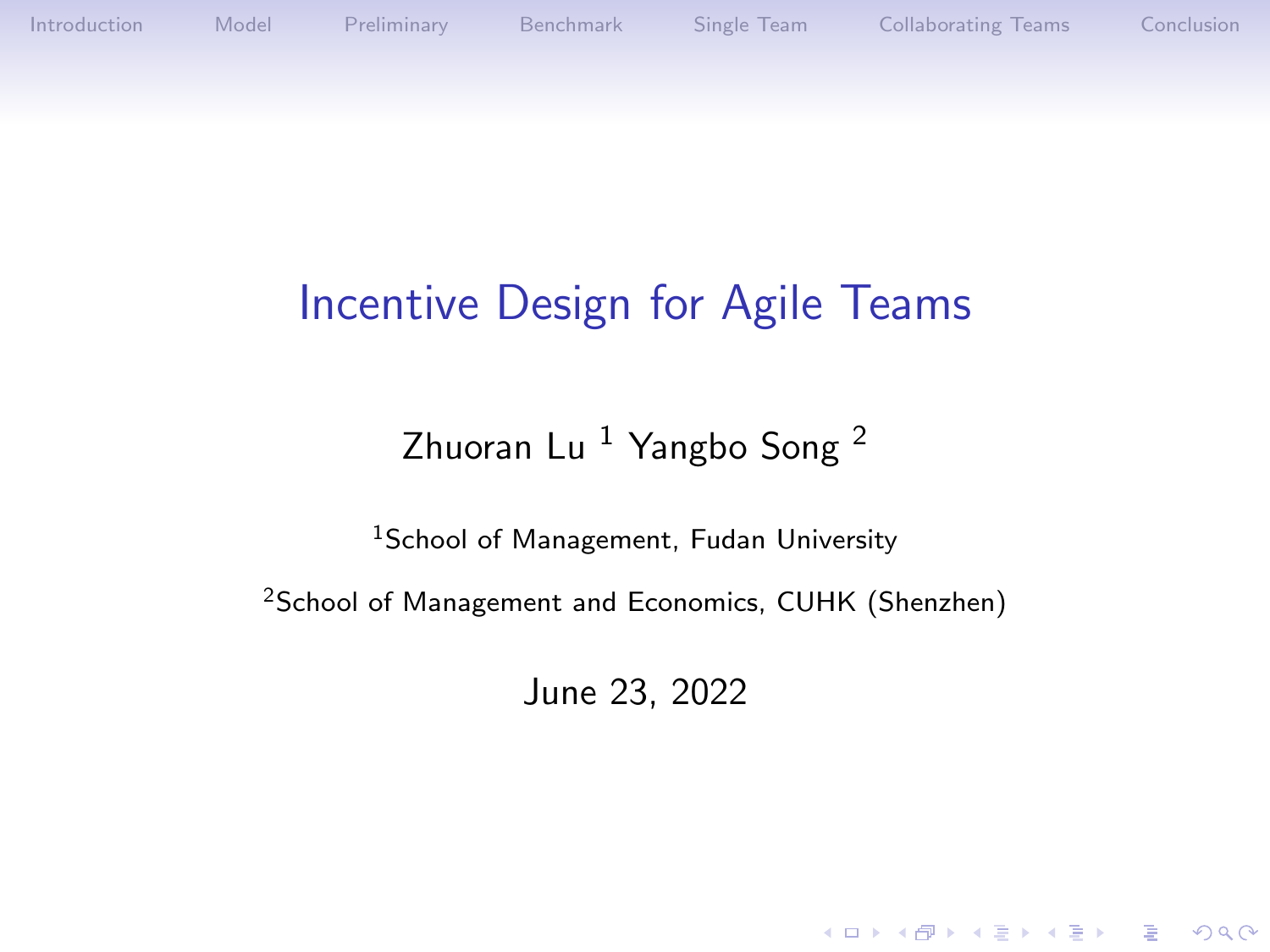<span id="page-1-0"></span>

#### An agile team is

 $\triangleright$  A cross-functional group of people with various expertise, collaborating on a high-value project on a temporary basis.

 $\blacktriangleright$  E.g., Amazon's "two-pizza teams", special teams in China, ...

 $\blacktriangleright$  Flexible in designing workflow, job assignment, payments, etc.

#### Internal information is critical to organization design

- $\blacktriangleright$  Employees' job attitudes respond to observed efforts of peers.
- **Organization design can profoundly affect internal information.**

#### **Question**

 $\blacktriangleright$  How to design agile teams by leveraging internal information?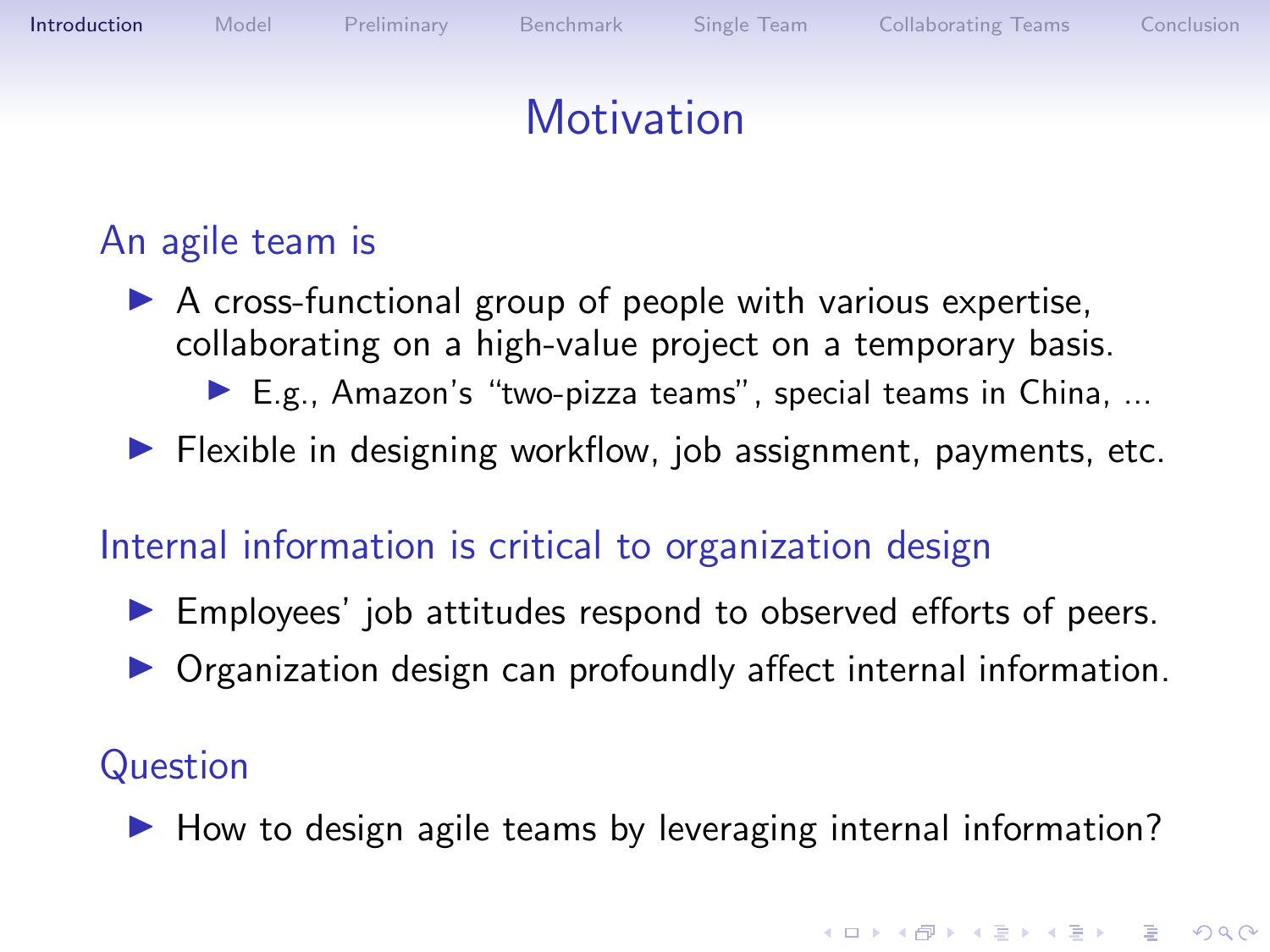# **Overview**

### Holmstrom's classic remark (Holmstrom, 1982)

- $\triangleright$  What determines the choice of monitors?
- $\blacktriangleright$  How should output be shared to provide the best incentives?
- $\blacktriangleright$  "A big step toward understanding nonmarket organization"

### We propose a novel framework of moral hazard in team

- $\triangleright$  Complementary technology  $+$  network-based peer monitoring
- $\blacktriangleright$  Least-cost effort-inducing mechanism: workflow and rewards

### Key insights

- $\blacktriangleright$  Transparency of agents' actions reduce their incentive costs.
- $\triangleright$  Effectiveness of the transparency on incentives is diminishing.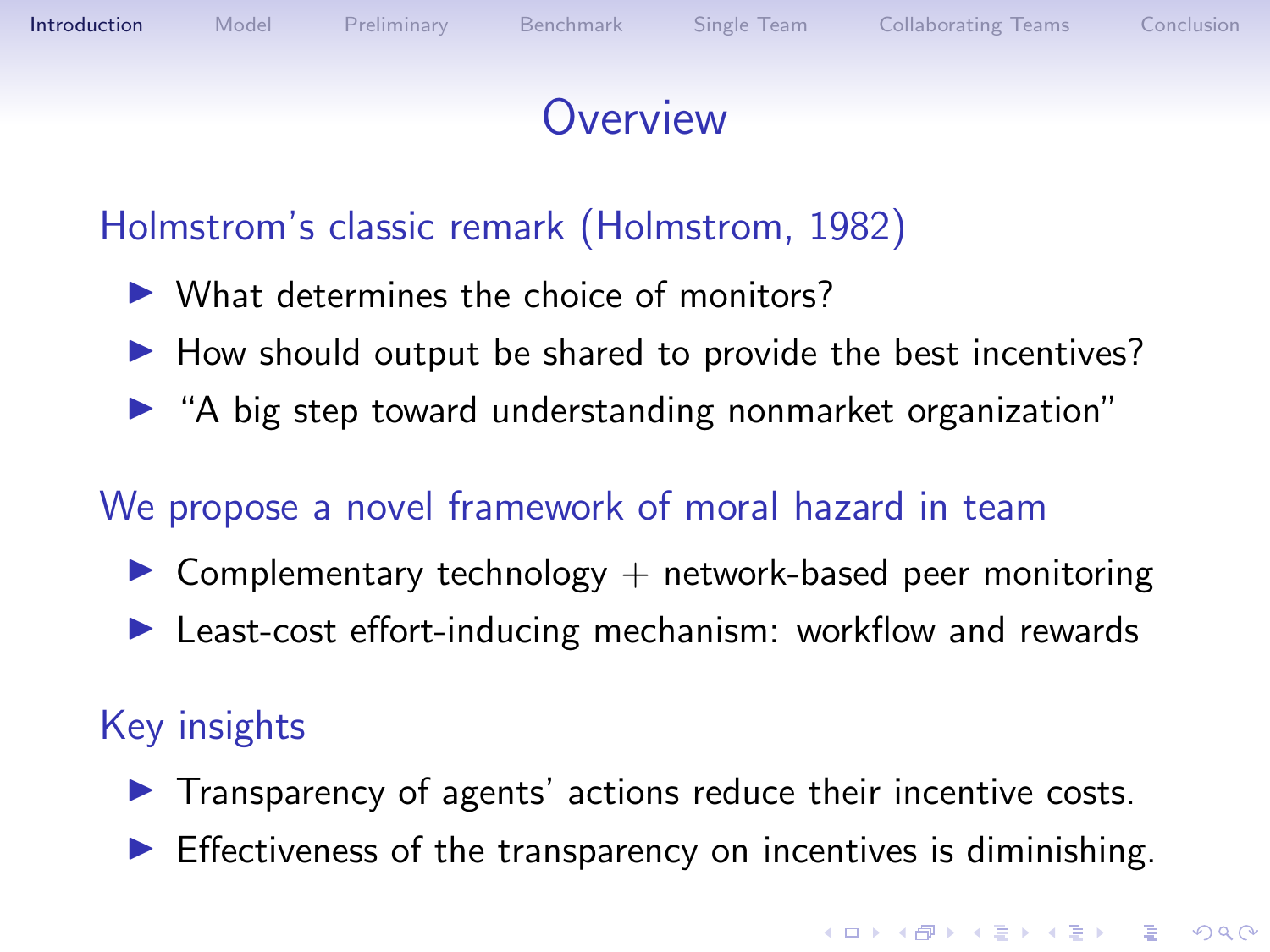#### **Results**

- $\blacktriangleright$  In the optimal sequence, the agents work sequentially.
- $\triangleright$  Better connected agents work in intermediate stages.
- $\triangleright$  More important agents and sub-teams work in later stages.
- $\blacktriangleright$  Large sub-teams are assigned to either end of the sequence.
- $\triangleright$  Simple algorithms are offered to characterize the optimum.

### **Implications**

- $\blacktriangleright$  Ex ante identical agents may earn different wages ex post.
- $\triangleright$  Better connected agents act as information intermediaries.
- $\triangleright$  More important agents act as monitors and earn higher wages.
- $\triangleright$  Peer-monitoring is effective but costly in providing incentives.
- $\blacktriangleright$  Importance and size of a sub-team have different implications.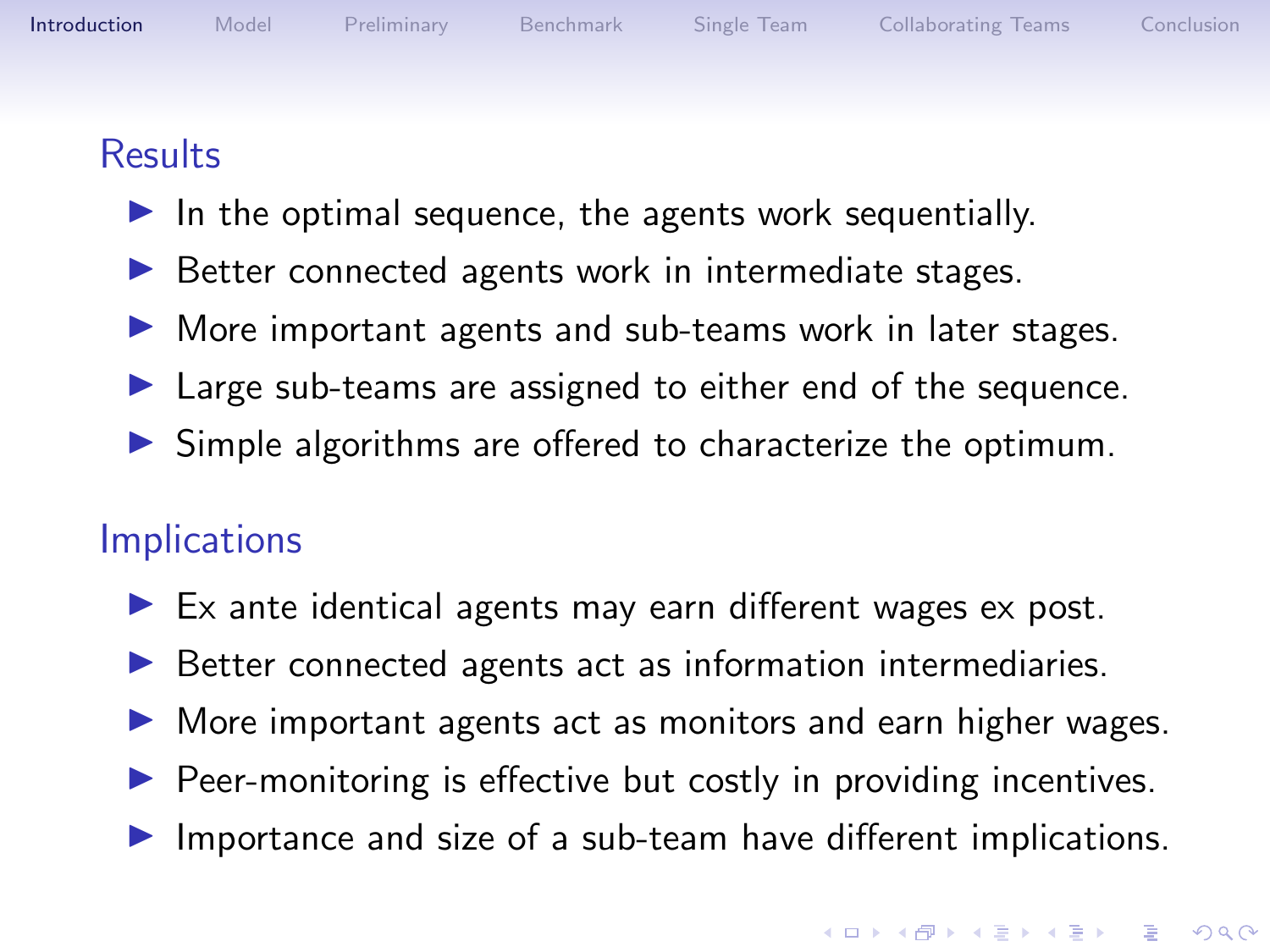## **Literature**

Theoretical works on incentive design with multiple agents

- $\blacktriangleright$  Alchian & Demsetz (1972), Holmstrom (1982), Itoh (1991)
- ▶ Lazear & Rosen (1981), Gershkov et al. (2009, 2016)
- $\triangleright$  Strausz (1999), Che and Yoo (2001), Au and Chen (2019)
- ▶ Winter (2004, 2006, 2010), Zhou (2016), Halac et al. (2021)
- ▶ McAfee & McMillan (1991), Segal (1999, 2003), Bernstein & Winter (2012), Babaioff et al. (2012), Balmaceda (2016, 2018)

#### Empirical works on the role of internal information

- ▶ Ichino & Maggi (2000), Knez & Simester (2001), Heywood & Jirjahnm (2004), Gould & Winter (2009), Mas & Moretti (2009)
- ▶ Carpenter et al. (2009), Steiger & Zultan (2014)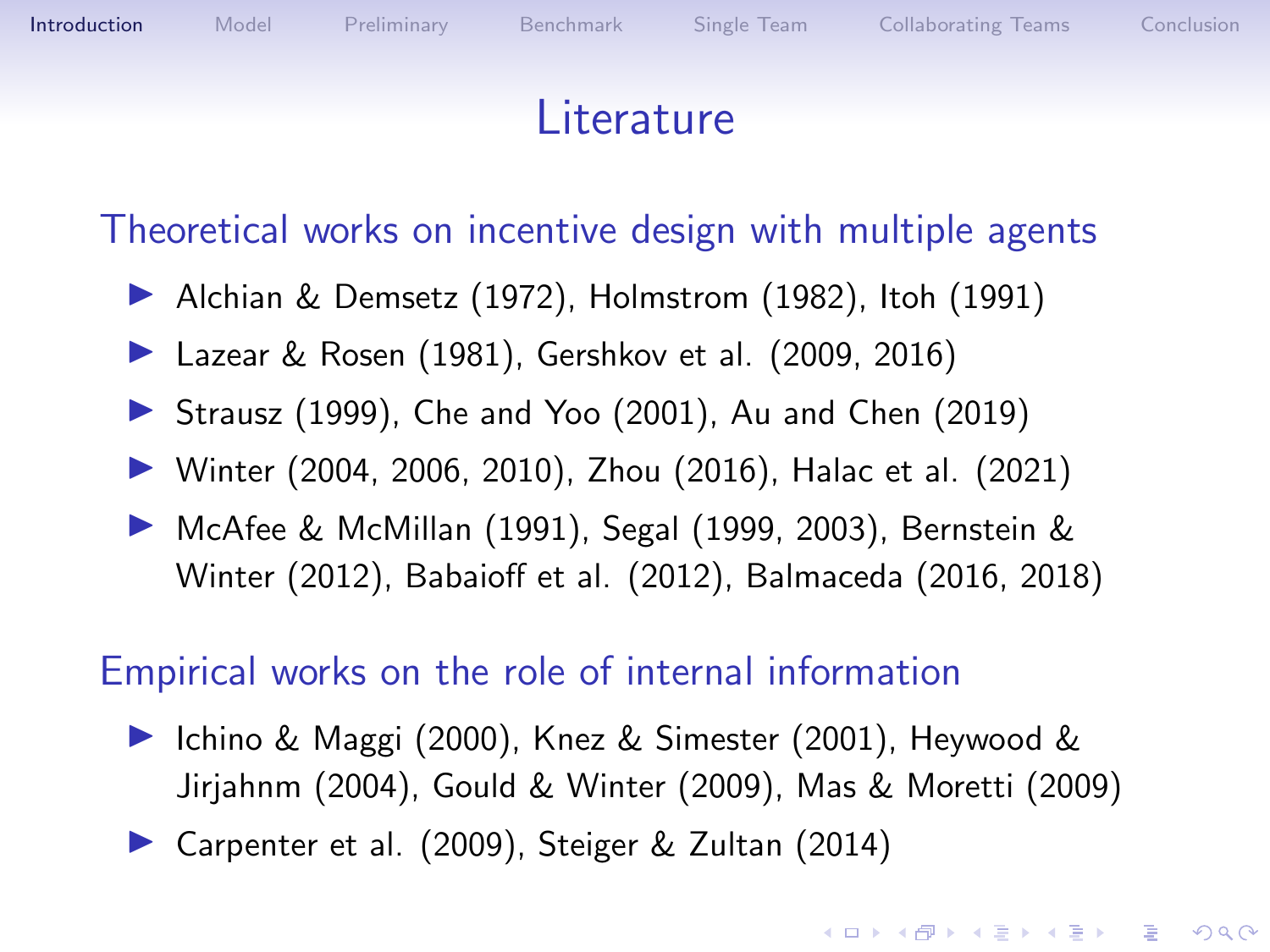<span id="page-5-0"></span>[Introduction](#page-1-0) [Model](#page-5-0) [Preliminary](#page-10-0) [Benchmark](#page-14-0) [Single Team](#page-18-0) [Collaborating Teams](#page-26-0) [Conclusion](#page-37-0)

KOKK@KKEKKEK E 1990

## **MODEL**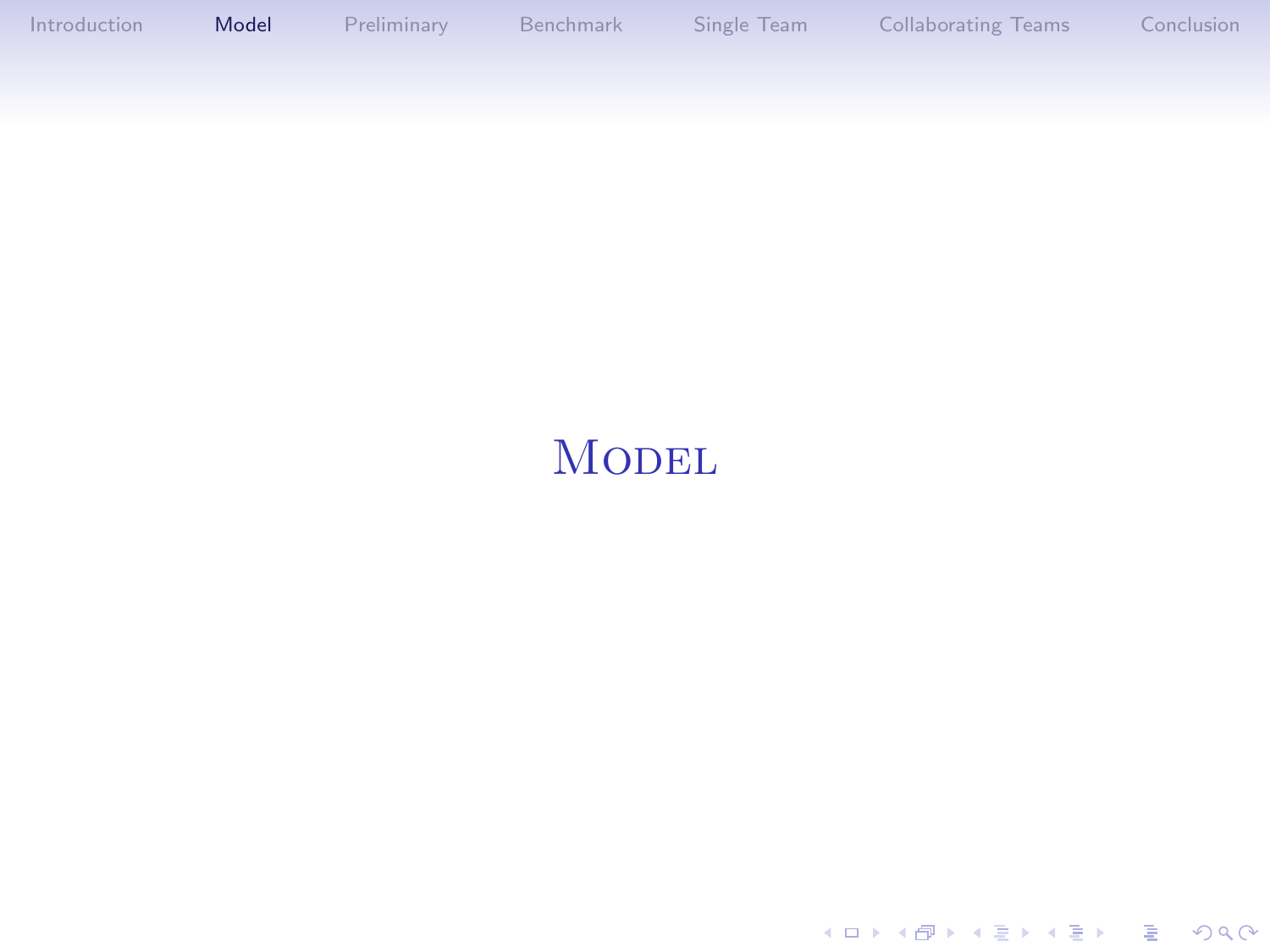# Model

### Players and actions

- A set I of n agents manage a project owned by a principal.
- ► Each agent chooses whether to exert effort or not:  $a \in \{0,1\}$ .
- Exerting effort is costly  $(c = 1)$  while shirking is costless.

### **Network**

- $\triangleright$  Organizational structure is given by an undirected graph q.
- Agents i and j are directly linked (neighbors) if  $ij \in q$ .
- $\blacktriangleright$  Examples: workplace architecture, authority structure, etc.

### **Technology**

- $\blacktriangleright$  The project succeeds with probability  $p(W)$ ,  $W = \{i | a_i = 1\}.$
- ▶ Monotonicity: if  $T \subset S$ , then  $p(T) < p(S)$ .

**KORKAR KERKER ST VOOR**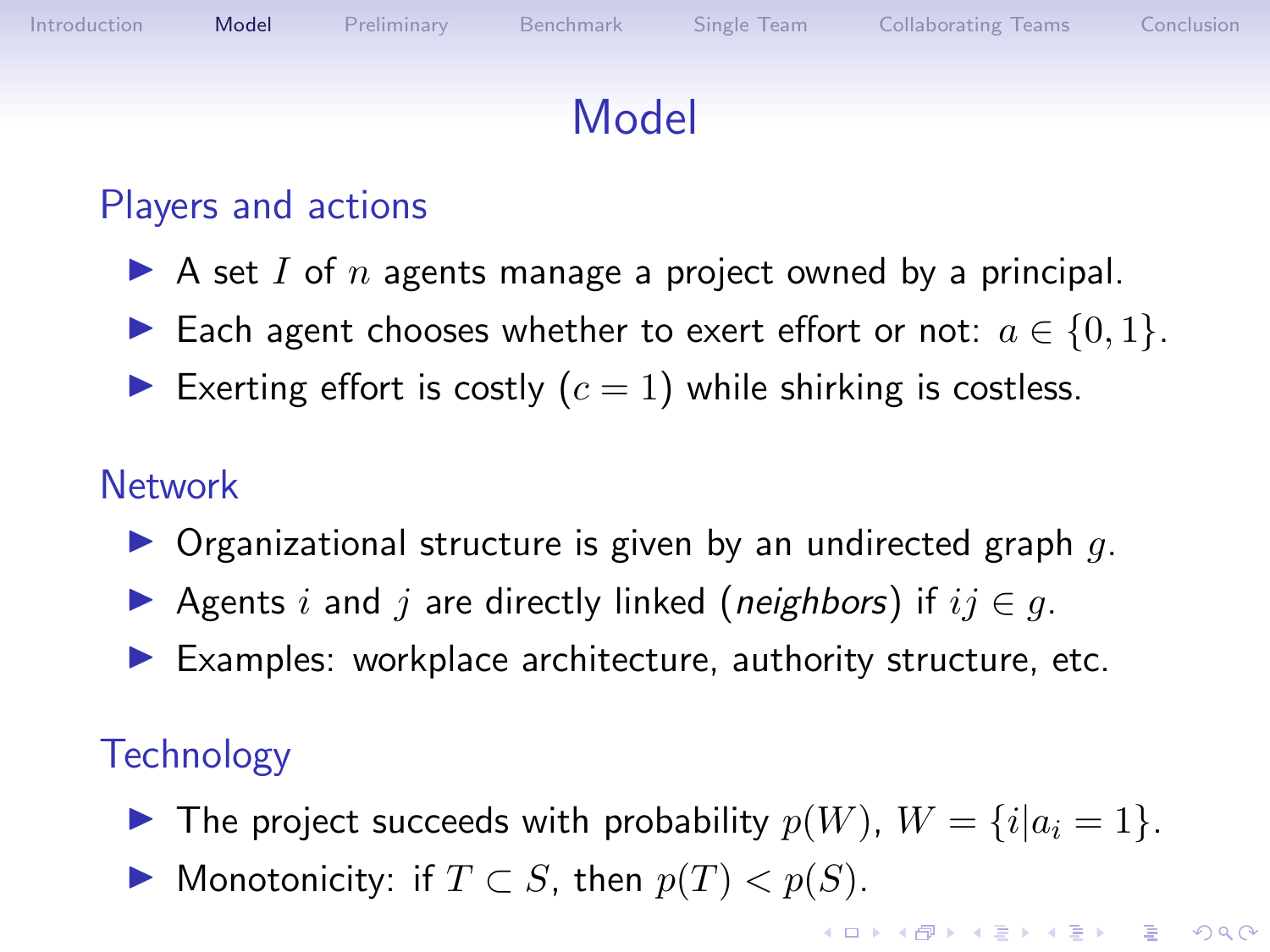

#### Mechanism

- **Principal chooses a mechanism**  $\{\pi, v\}$  that consists of:
- 1. A work sequence  $\pi$  s.t. agent i is the  $\pi_i$ -th to perform.
- 2. A reward scheme v s.t. agent i receives  $v_i \geq 0$  upon success.

#### Information

- $\triangleright$  Principal observes only whether the project succeeds or not.
- Agent i observes j's action (i sees j) iff  $ij \in g$  and  $\pi_i > \pi_j$ .
- Let  $N_i := \{j | ij \in g, \pi_i > \pi_j \}$  be the agents whom i sees.
- In Let  $M_i := \{j | j \text{ sees } k_1 \text{ sees } \ldots k_r \text{ sees } i \}$  be the agents who could ultimately learn  $i$ 's action if agents could communicate.

**KORKARYKERKER POLO**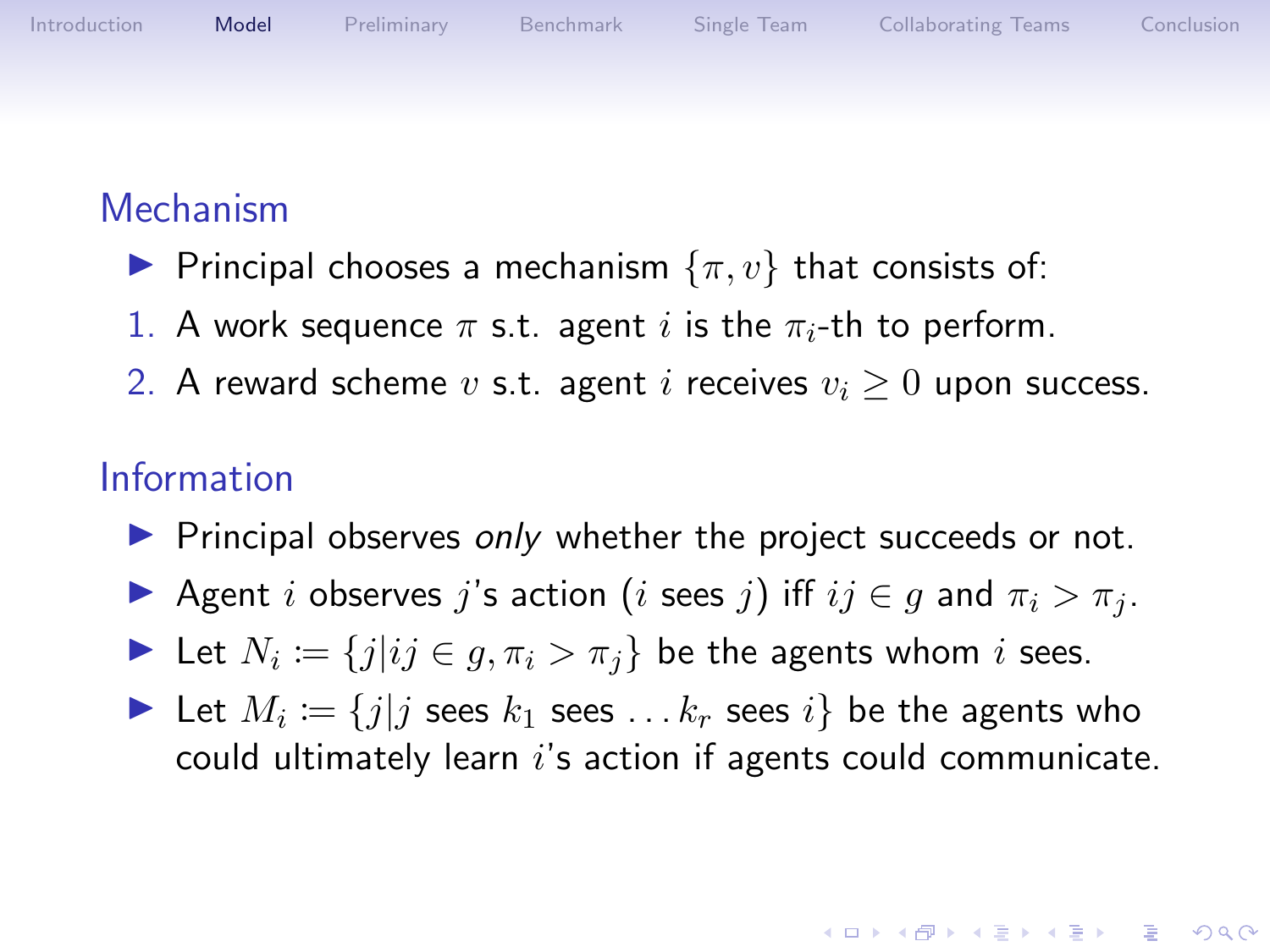# More on Technology

#### Importance

Agent i is more important than j if for any S s.t.  $i, j \in S$ ,

 $p(S\setminus\{i\}) \leq p(S\setminus\{j\}).$ 

## **Complementarity**

 $\triangleright$  p is complementary if for any S, T s.t.  $T \subset S$  and for  $i \notin S$ ,  $p(S \cup \{i\}) - p(S) > p(T \cup \{i\}) - p(T).$ 

#### **Substitutability**

 $\triangleright$  p is substitutable if for any S, T s.t.  $T \subset S$  and for  $i \notin S$ ,

$$
p(S \cup \{i\}) - p(S) \le p(T \cup \{i\}) - p(T).
$$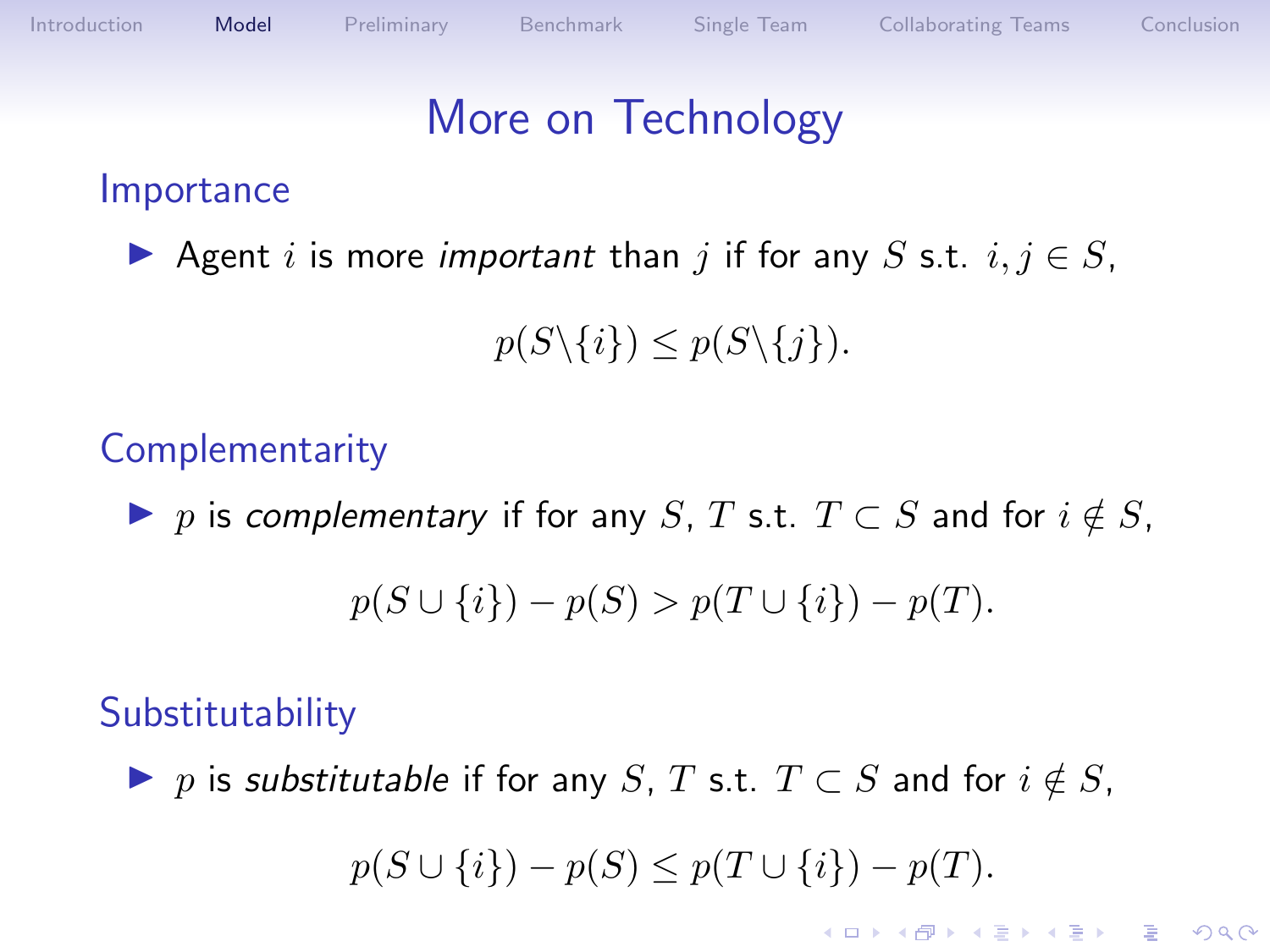## Principal's Problem

### Agent's payoff

- A (pure) strategy of agent i is a mapping  $s_i: 2^{N_i} \rightarrow \{0,1\}.$
- $\triangleright$  Given a strategy profile s, agent i's expected utility equals

$$
U_i(s) := p(W(s))v_i - \mathbb{1}(s_i = 1),
$$

where  $\mathbb{1}(\cdot)$  is the indicator function.

### Effort-inducing (EFI) mechanism

- A mechanism is EFI if there exists a PBE s.t.  $W(s) = I$ .
- $\triangleright$  Principal seeks the EFI mechanism with minimal total rewards.
- ► Denote the optimal mechanism  $\{\pi^*, v^*(\pi^*)\}.$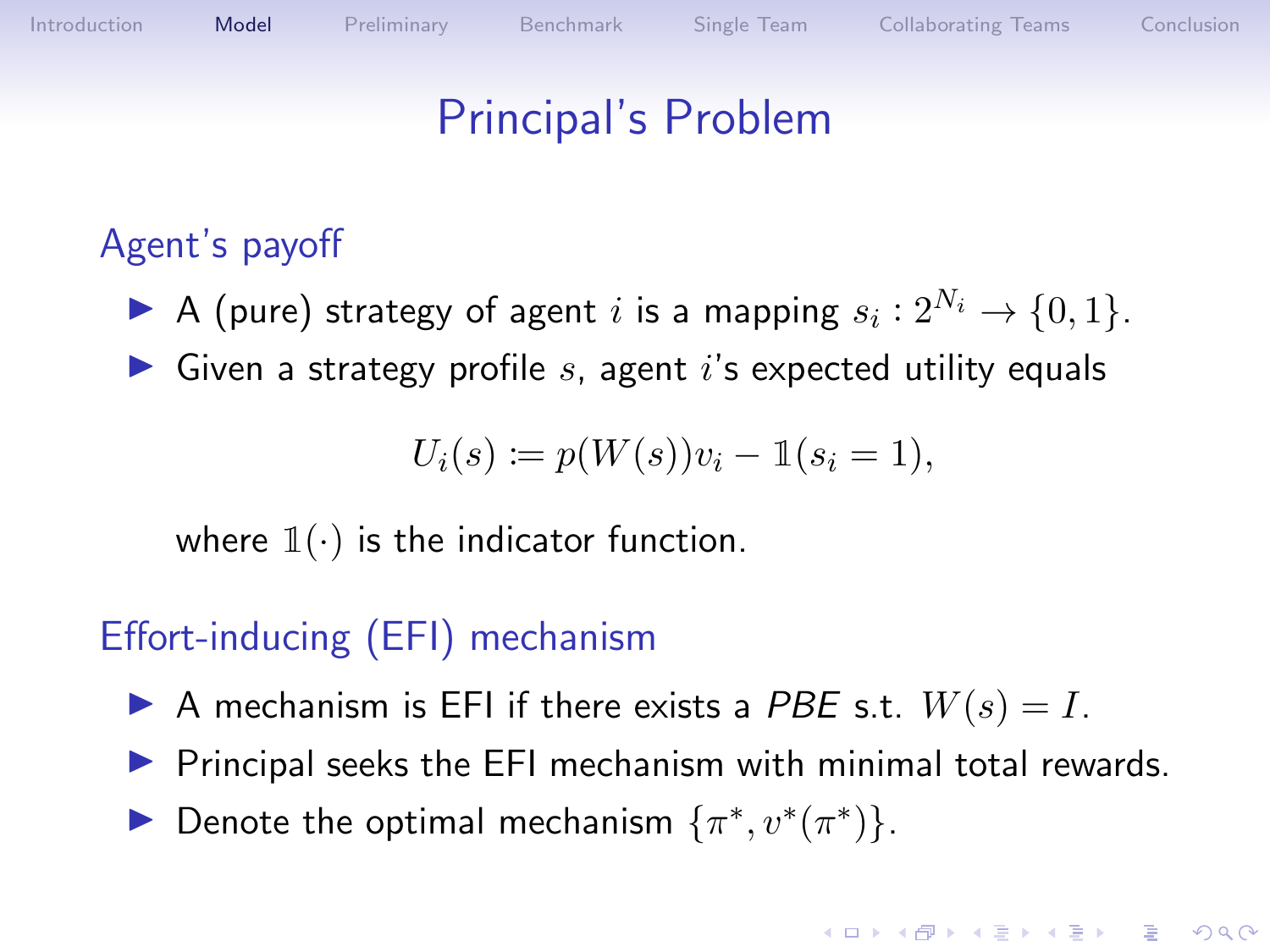<span id="page-10-0"></span>[Introduction](#page-1-0) [Model](#page-5-0) [Preliminary](#page-10-0) [Benchmark](#page-14-0) [Single Team](#page-18-0) [Collaborating Teams](#page-26-0) [Conclusion](#page-37-0)

## Preliminary Analysis

KOKK@KKEKKEK E 1990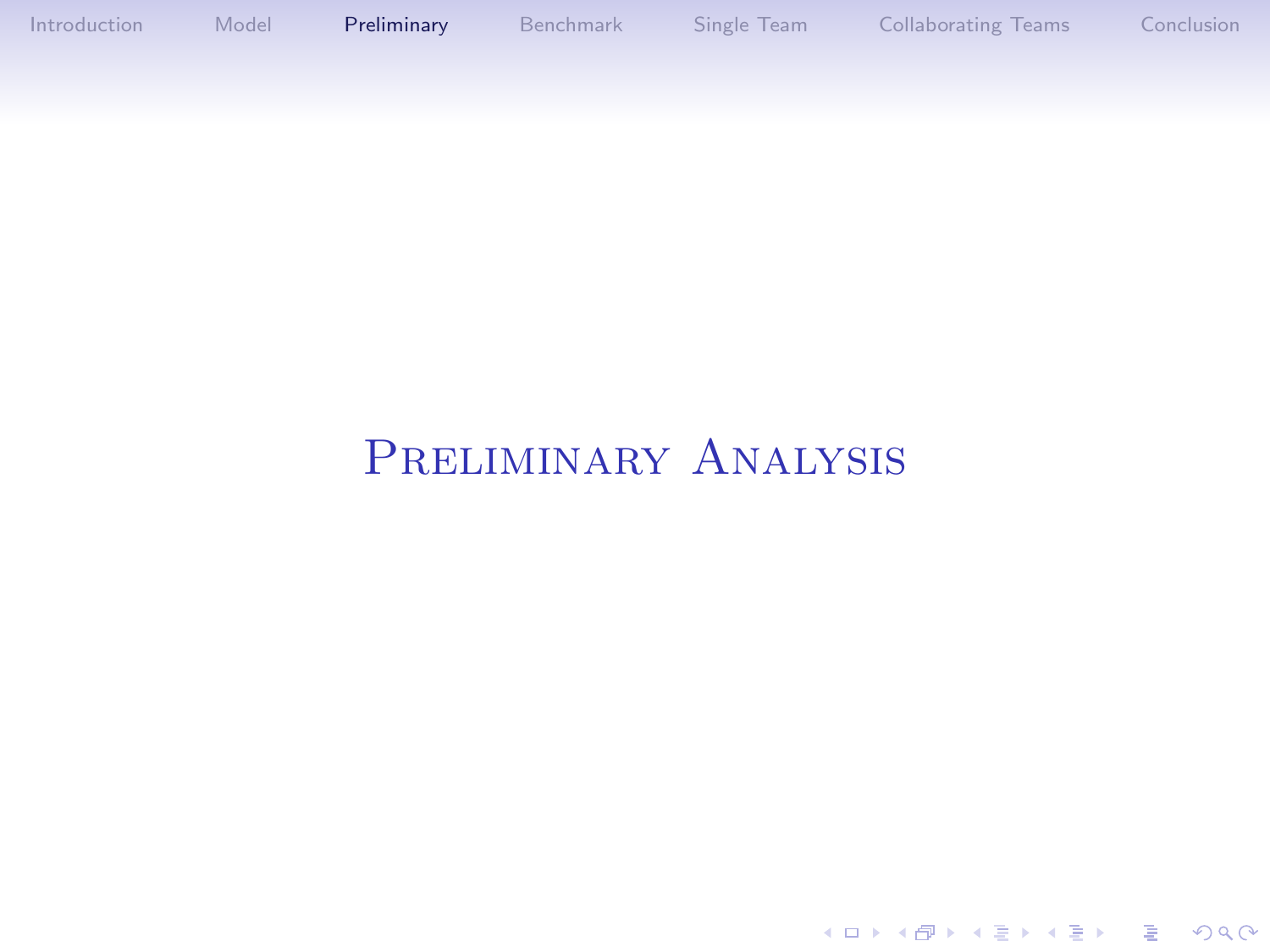# Optimal Reward Scheme under Complementarity

## Proposition 1.

<span id="page-11-0"></span>Suppose p is complementary. For any fixed sequence  $\pi$ , the optimal reward scheme  $v^*(\pi)$  pays agent  $i$ 

$$
v_i^*(\pi) = \frac{1}{p(I) - p(I \setminus (\{i\} \cup M_i))}.
$$

#### Idea

 $\triangleright$  Agents shirk whenever they see anyone shirks.

#### **Implications**

 $\triangleright$  Agents face *implicit threats of shirking* if move sequentially.

 $\triangleright$  A more transparent action leads to a lower incentive cost.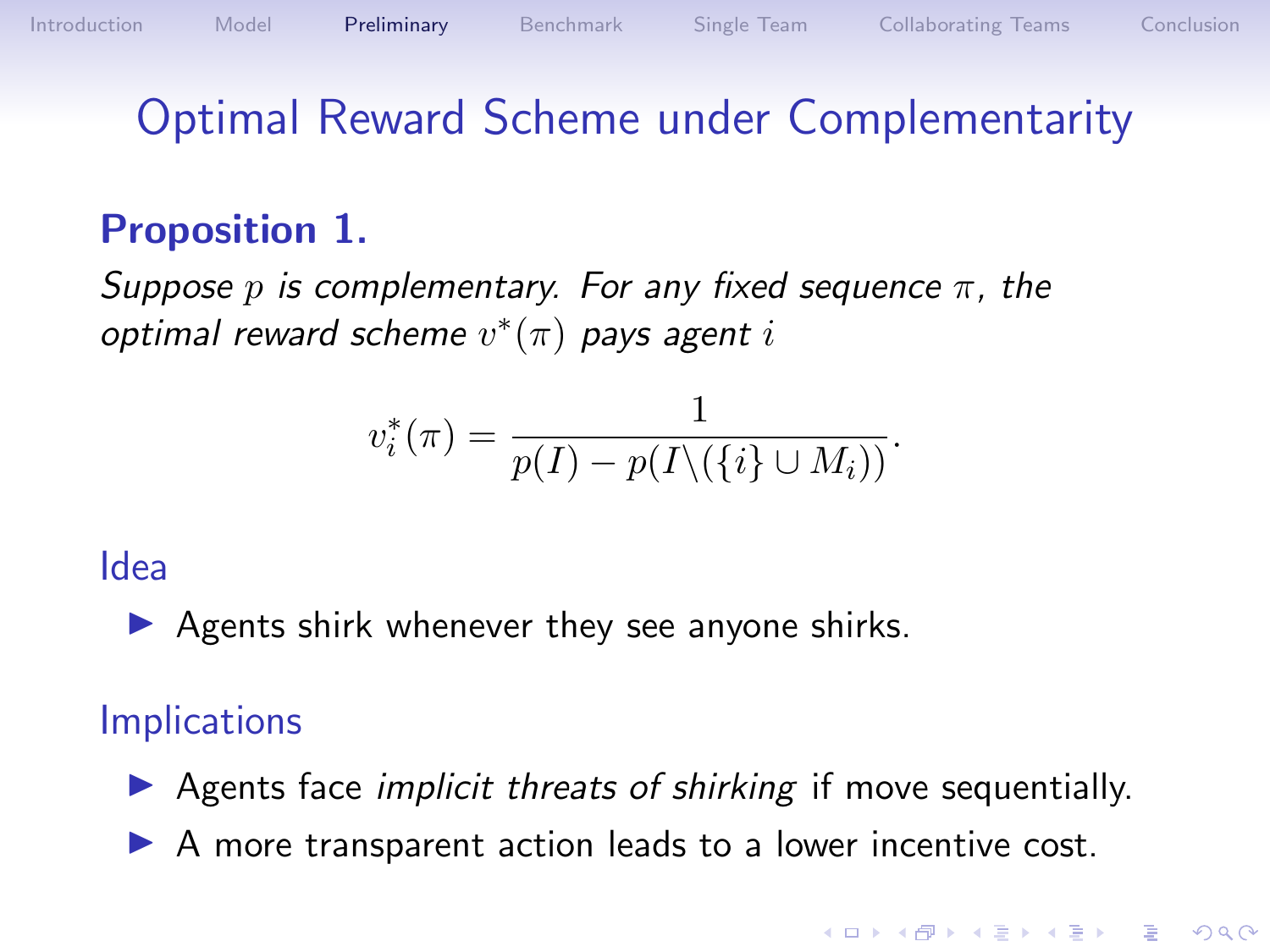# Optimal Reward Scheme under Substitutability

### Proposition 1'.

Suppose p is substitutable. For any fixed sequence  $\pi$ , the optimal reward scheme  $v^*(\pi)$  is invariant w.r.t.  $\pi$  and pays agent i

$$
v_i^*(\pi) = \frac{1}{p(I) - p(I\setminus\{i\})}.
$$

#### Idea

 $\triangleright$  Agents substitute own efforts for observed shirking actions.

#### **Implications**

Internal information has no impacts on the incentive costs.

In what follows, assume that  $p$  is a complementary technology.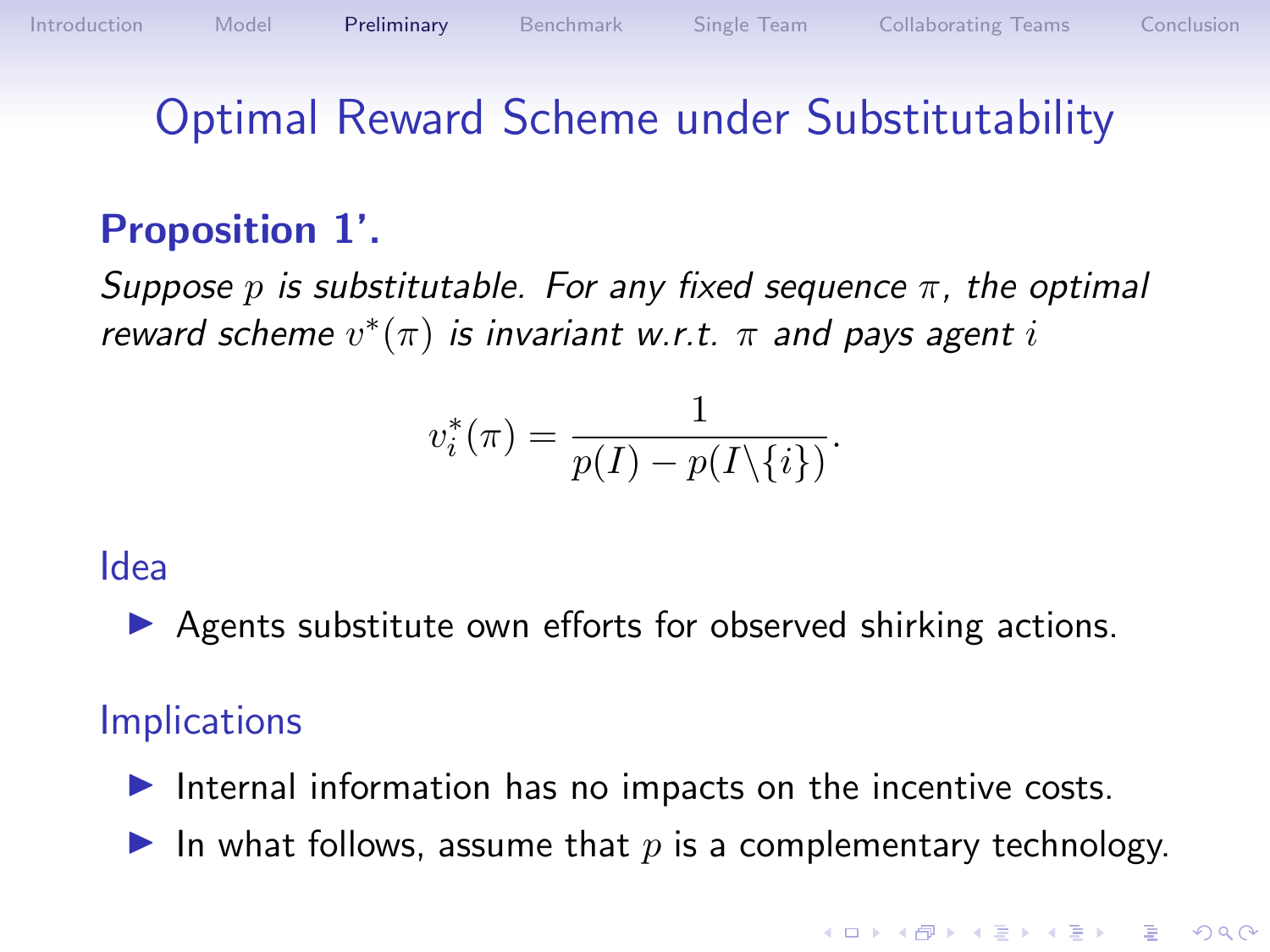# Sequential Moves and Importance Ranking

### Lemma 1.

<span id="page-13-0"></span>For any two agents  $i$  and  $j$ , if  $ij \in g$ , then  $\pi_i^* \neq \pi_j^*$ .

#### Idea

 $\triangleright$  Simultaneous moves reduce the transparency of actions.

#### Lemma 2.

For any two agents i and j s.t. i is more important than j and  ${k|ik \in g, k \neq j} = {k|jk \in g, k \neq i}$ , if in  $\pi^*$  either  $i \in M_j^*$  or  $j \in M_i^*$ , then  $\pi_i^* > \pi_j^*$ .

#### Idea

 $\triangleright$  More important successors pose greater implicit threats.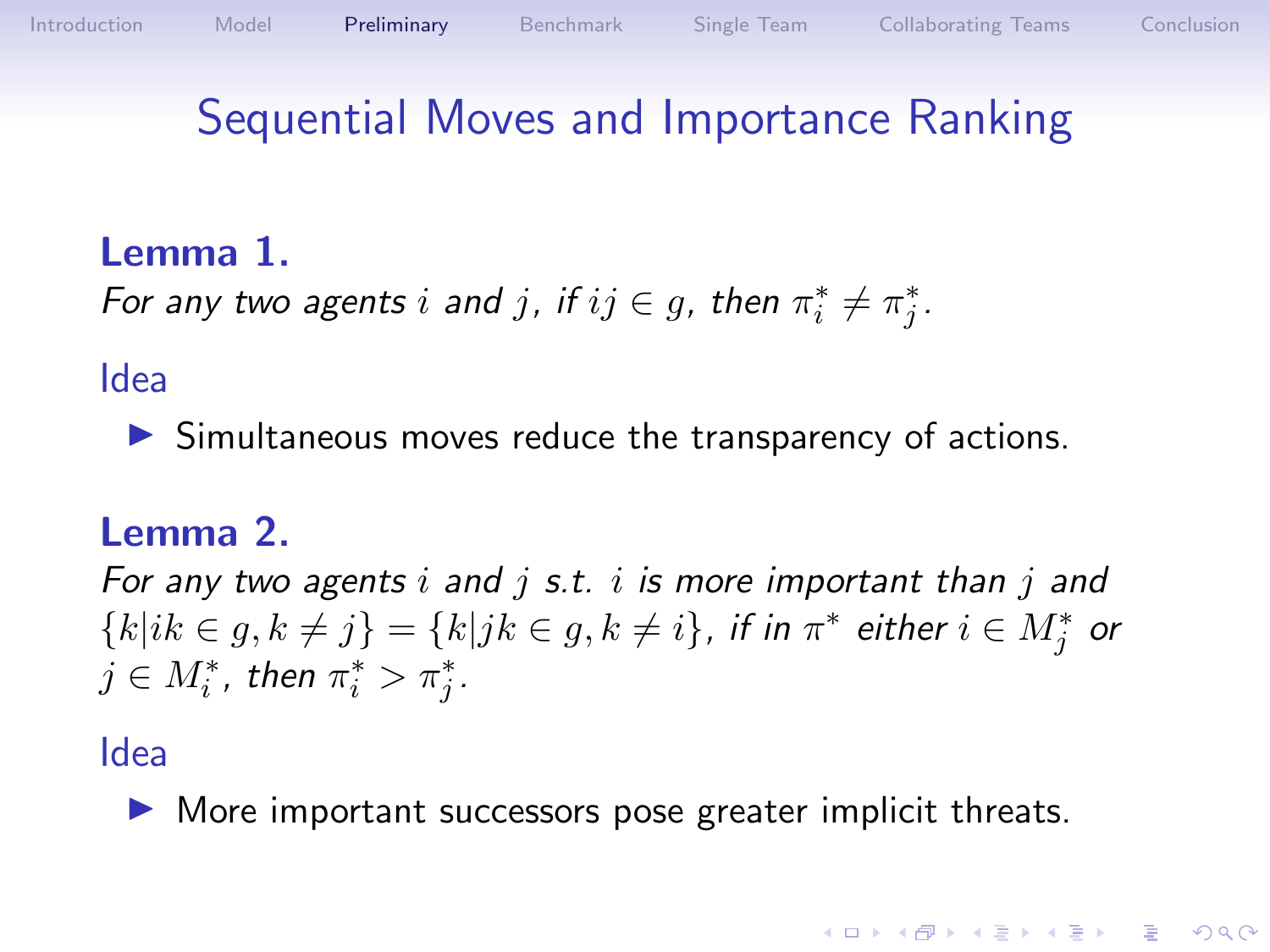<span id="page-14-0"></span>[Introduction](#page-1-0) [Model](#page-5-0) [Preliminary](#page-10-0) [Benchmark](#page-14-0) [Single Team](#page-18-0) [Collaborating Teams](#page-26-0) [Conclusion](#page-37-0)

## FULL TRANSPARENCY BENCHMARK

K ロ ▶ K 個 ▶ K 할 ▶ K 할 ▶ 이 할 → 9 Q Q →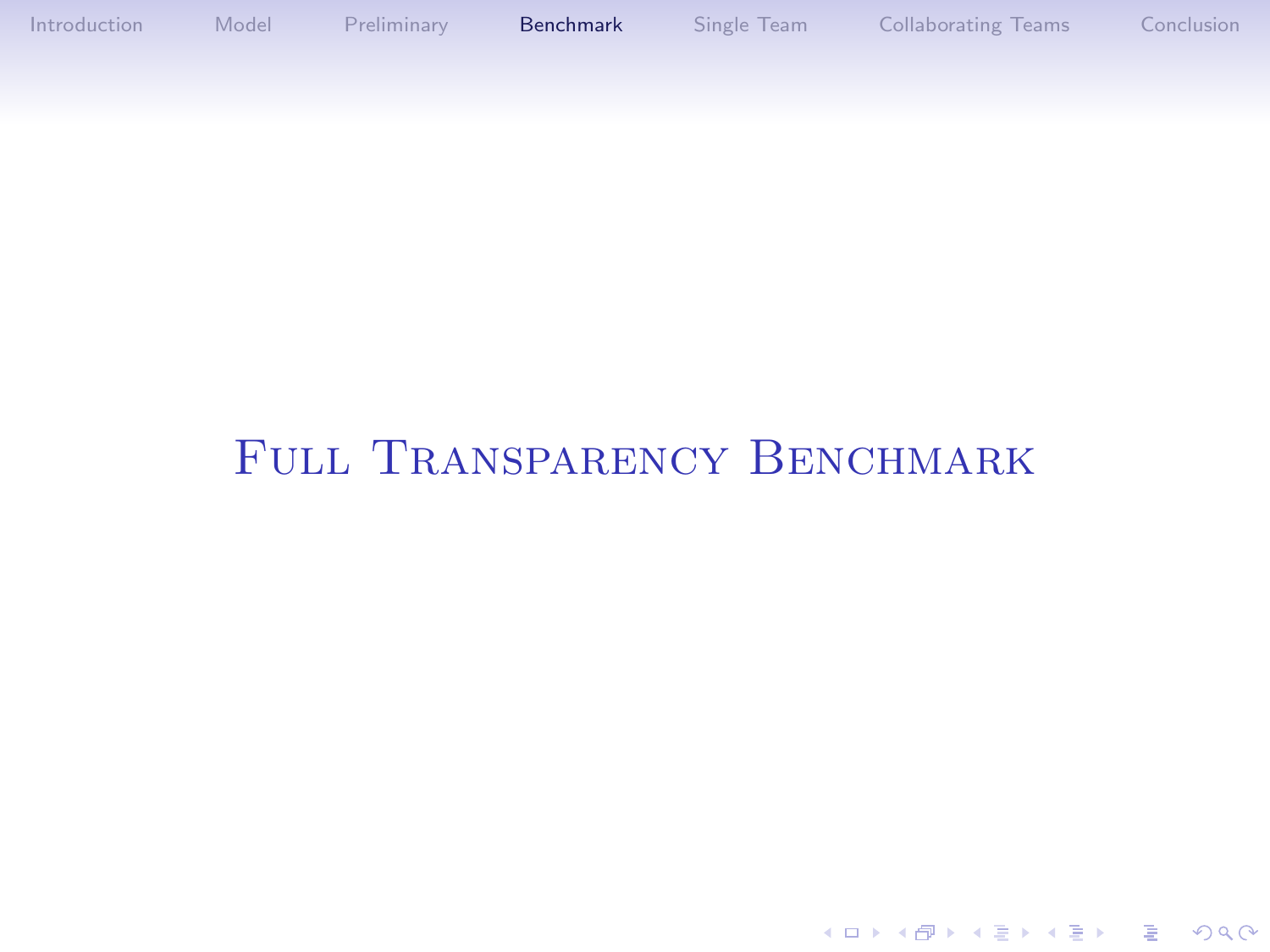## Optimal Mechanism for Complete Networks

#### Complete network

In a complete network, any two agents are neighbors.

#### Identity permutation

Relabel the agents s.t. agent i is less important than  $i + 1$ .

#### Proposition 2.

If g is a complete network and the agents are increasingly important, then the optimal mechanism  $\{\pi^*, v^*\}$  satisfies that  $(i)$  $\pi^*$  is the identity permutation;  $(ii)$  agent  $i$  has a reward

$$
v_i^* = \frac{1}{p(I) - p(\{j | j < i\})}.
$$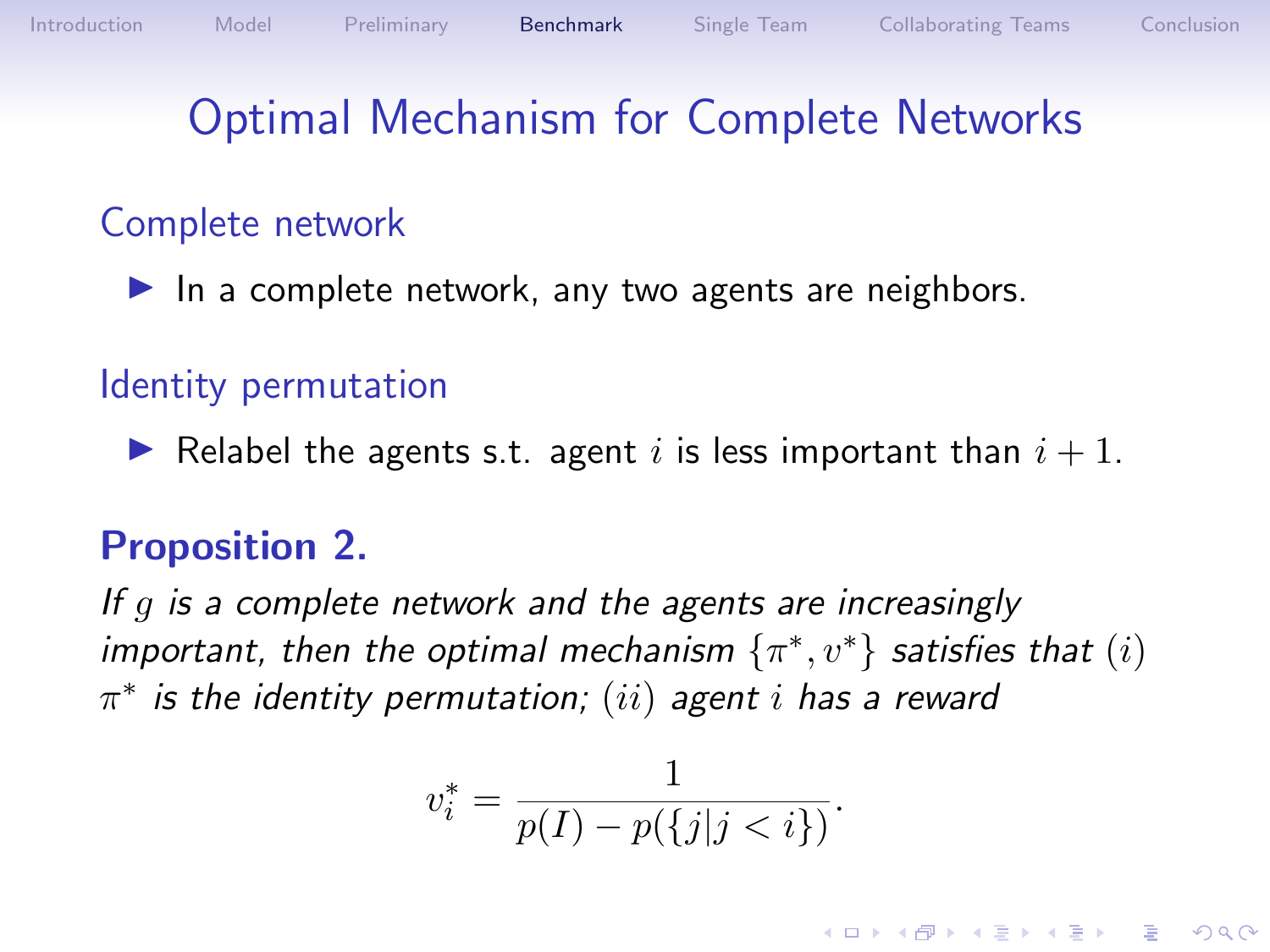# Incentives and Discrimination

## Corollary 1.

If  $q$  is a complete network, then under the optimal mechanism  $\{\pi^*, v^*\}$ ,  $v_i^*$  is increasing and strictly convex in i.

#### Idea

- $\blacktriangleright$  Transparency of agents' actions reduce their incentive costs.
- $\triangleright$  Effectiveness of the transparency on incentives is diminishing.

### **Implications**

- $\triangleright$  Differential rewards may occur even among identical agents.
- $\triangleright$  Similar agents may differ greatly under internal information.
- $\triangleright$  More important agents perform later and serve as monitors.
- $\triangleright$  Monitor incentivizes high efforts but is costly to incentivize.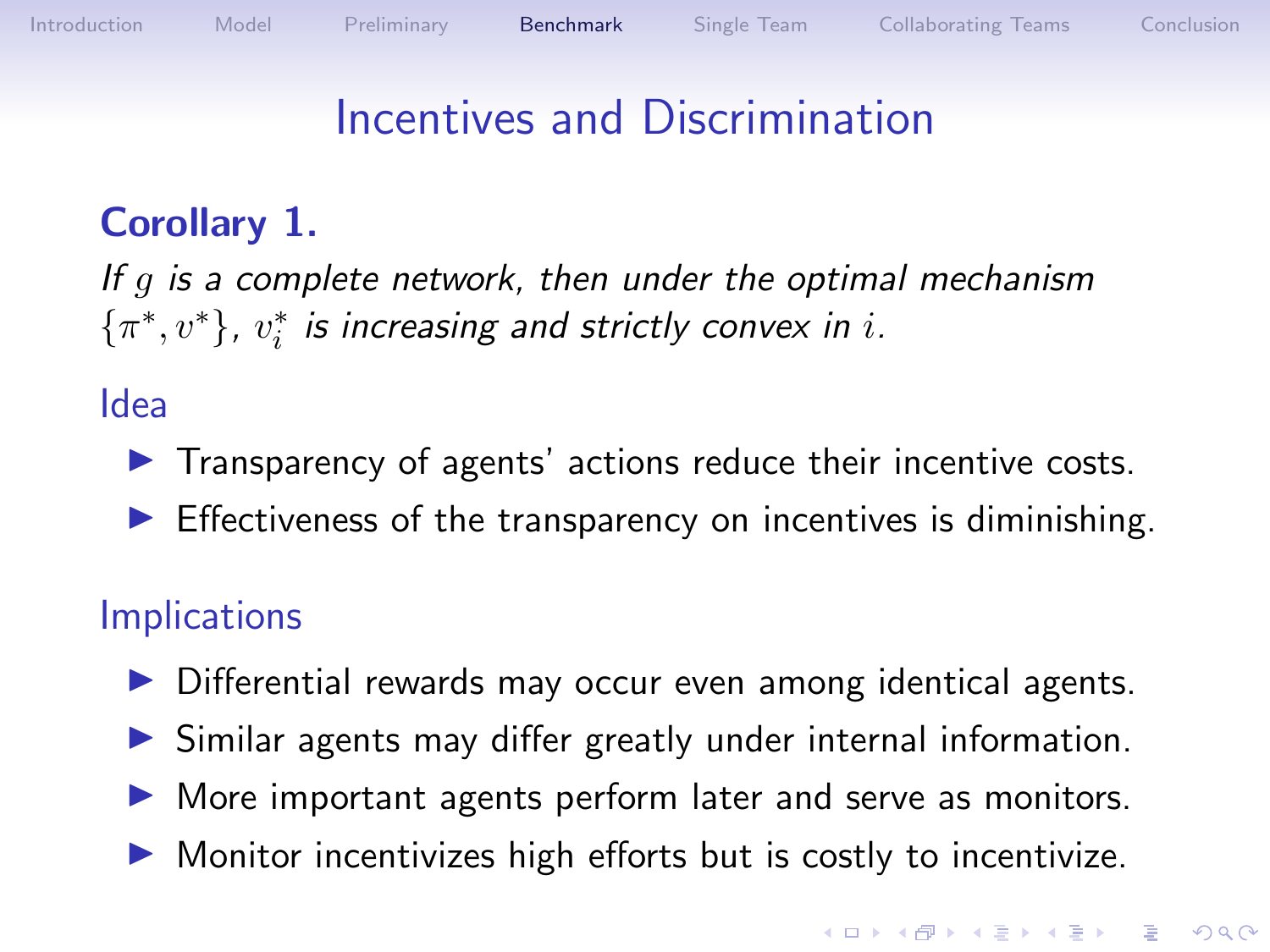# Optimality of Complete Network

## Corollary 2.

A complete network generates minimal total payoffs to the agents, and thus maximal payoff to the principal.

#### Idea

 $\triangleright$  Complete network yields the richest transparency.

### **Implications**

- $\blacktriangleright$  Principal may wish to transform q into a complete network.
- $\triangleright$  "Open space" improves peer monitoring and reduces shirking.
- $\blacktriangleright$  E.g., FB's "war room", RBS's new headquarters building, etc.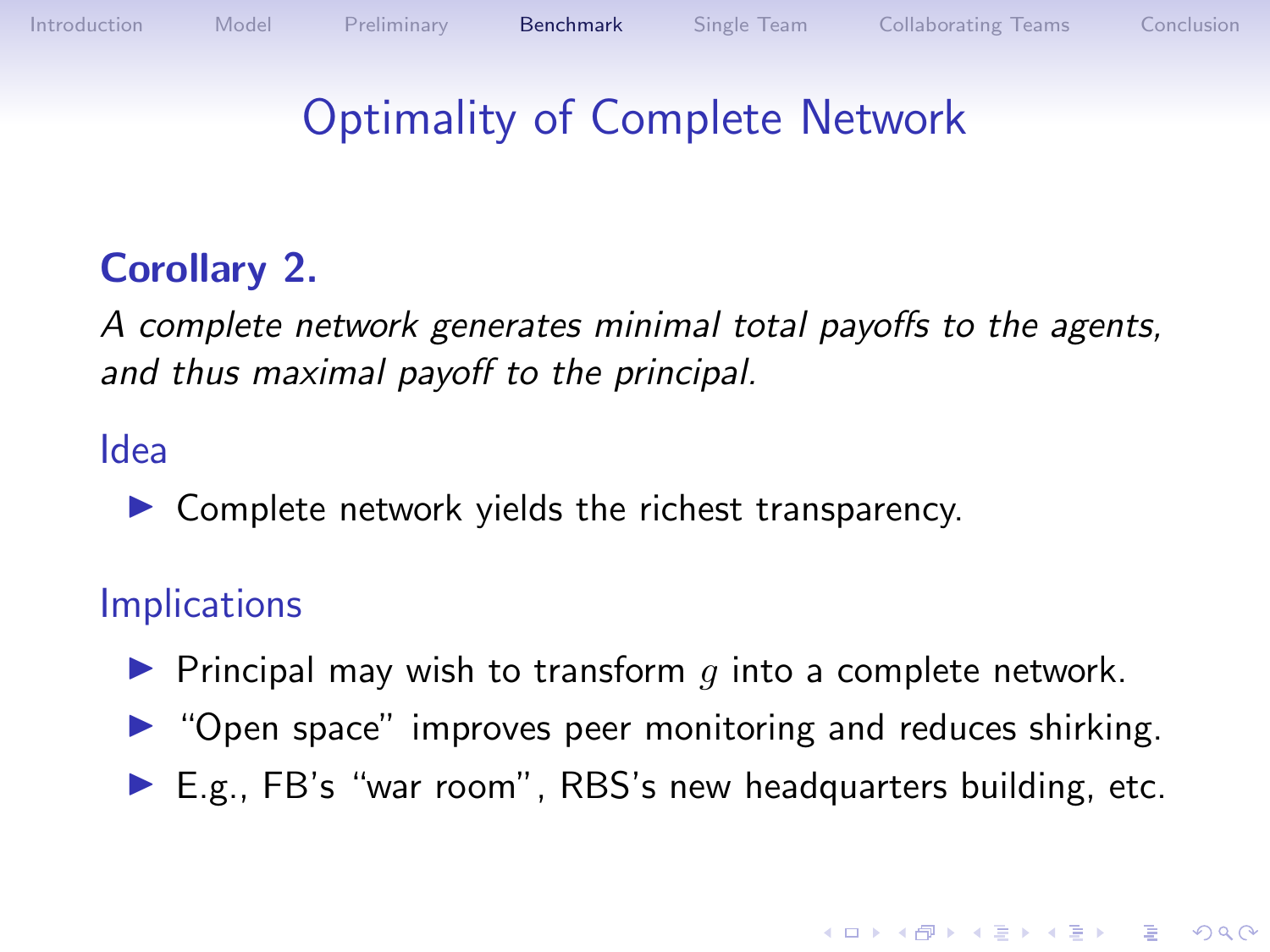<span id="page-18-0"></span>[Introduction](#page-1-0) [Model](#page-5-0) [Preliminary](#page-10-0) [Benchmark](#page-14-0) [Single Team](#page-18-0) [Collaborating Teams](#page-26-0) [Conclusion](#page-37-0)

# A Single Team

KOKK@KKEKKEK E 1990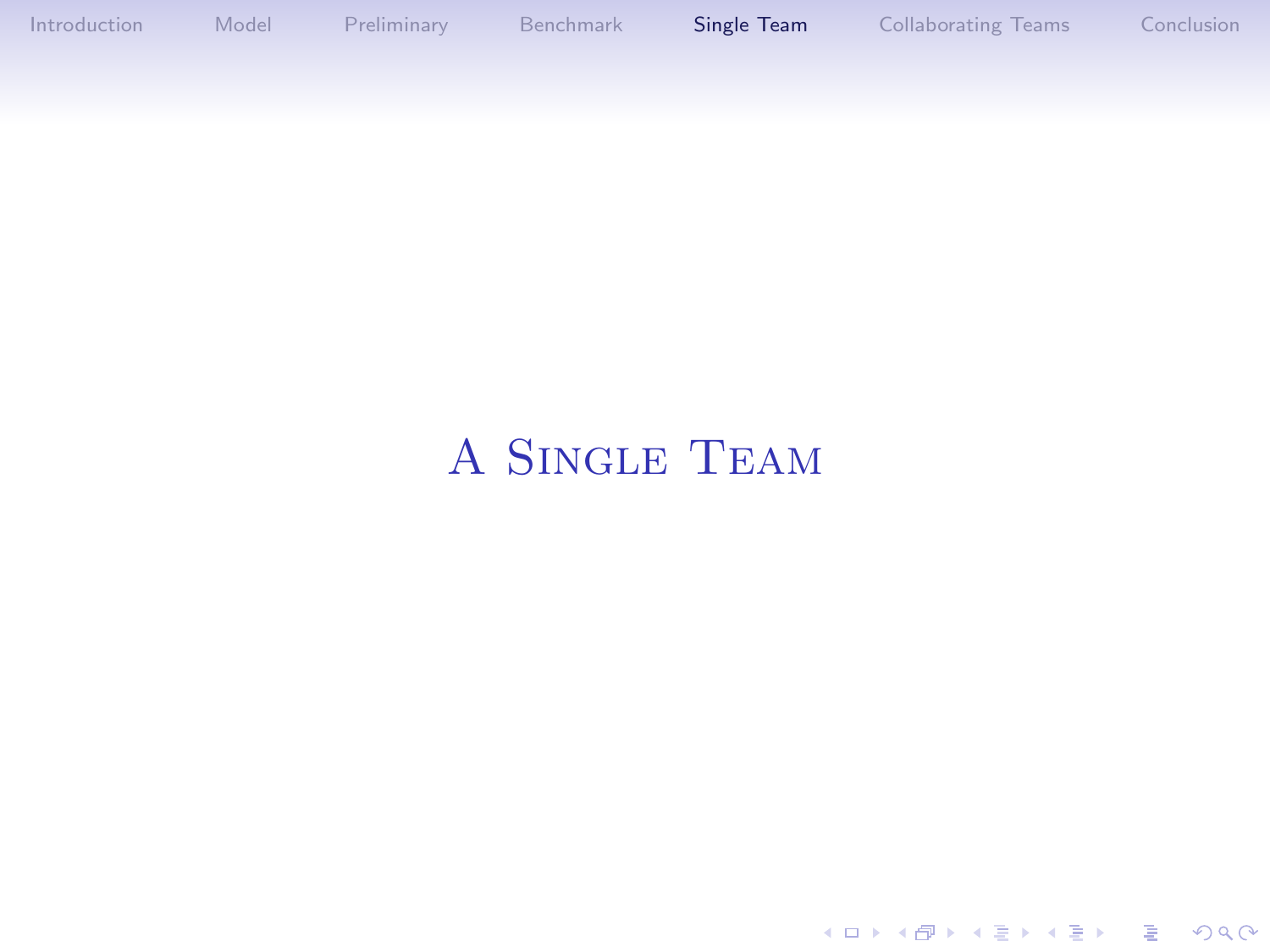**KORK EXTERNE PROVIDE** 

## Star Network

#### Star network

- $\blacktriangleright$  There is a unique node i s.t. every link in q involves i;
- Agent  $i$  is the center, and the others are peripheral agents.
- $\blacktriangleright$  Examples: scientific lab, construction, book editing, etc.



A Star Network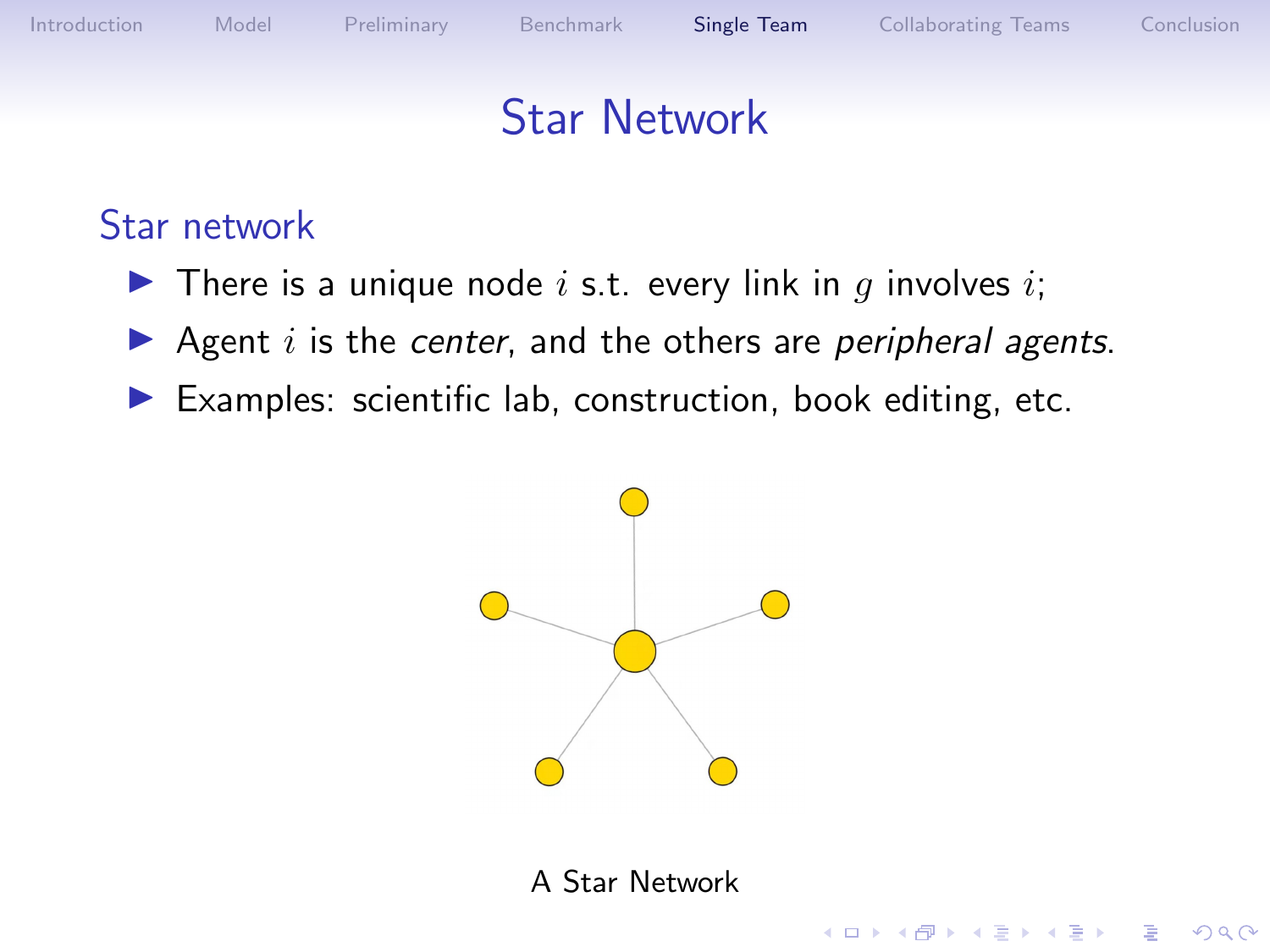## Center's Successors are More Important Peripherals

#### Lemma 3.

<span id="page-20-0"></span>If in  $\pi^*$  the center has a nonempty set of predecessors and a nonempty set of successors, then the successors are uniformly more important than the predecessors.

#### A sufficient statistic for the optimal sequence

- In Let m be the number of center's successor(s),  $0 \le m \le n 1$ .
- It suffices to pin down m given Lemma [3.](#page-20-0)

#### Identity permutation

- $\triangleright$  Relabel peripheral agents by rising importance from 1 to  $n-1$ .
- In Let center be the *n*-th (not necessarily the most important).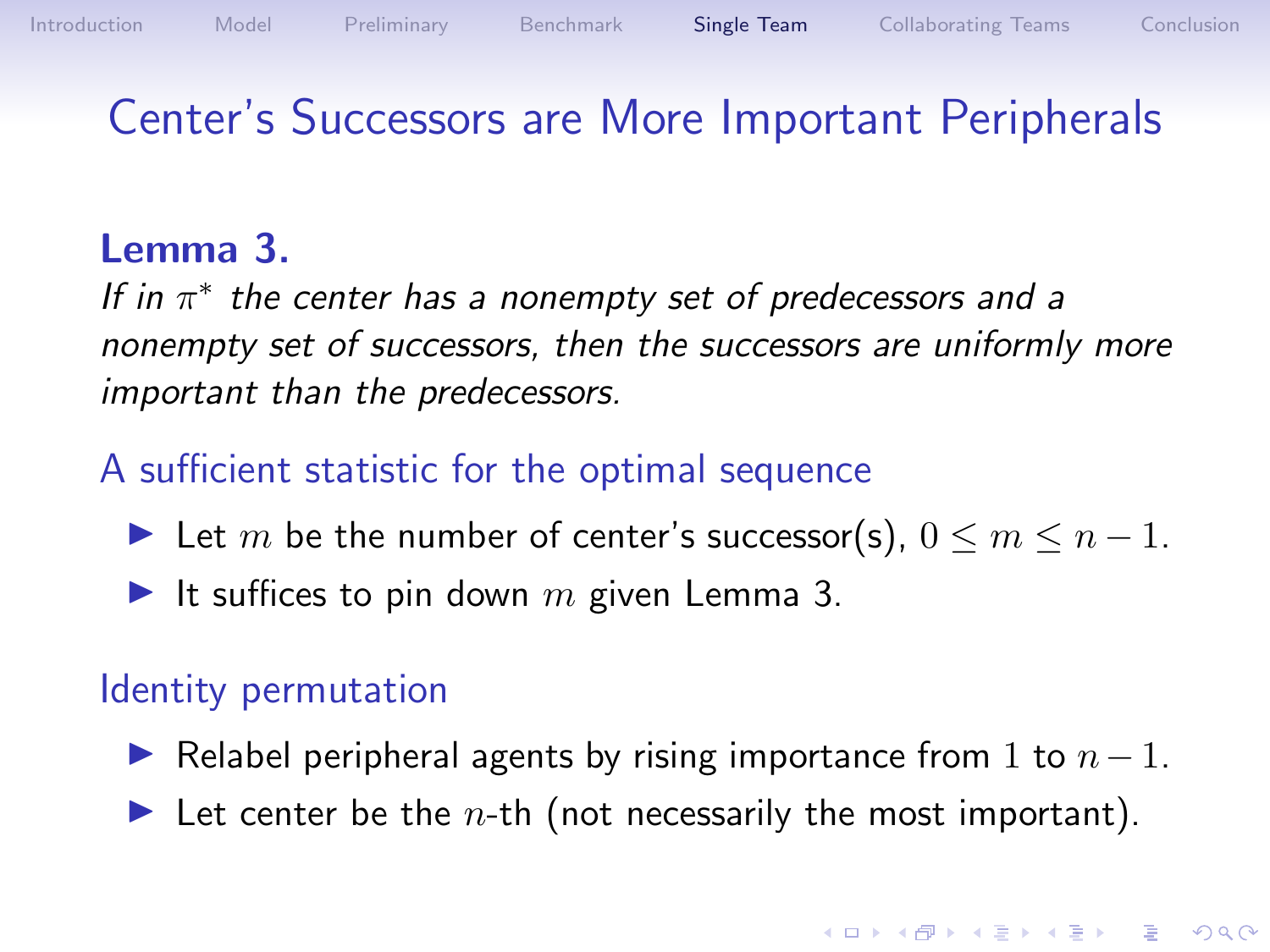K ロ ▶ K 個 ▶ K 할 ▶ K 할 ▶ 이 할 → 9 Q Q →

## Total Rewards to Agents

### According to Proposition 1

 $\blacktriangleright$  Total rewards to agents are given by

$$
V^*(m) = \underbrace{\sum_{i=1}^{n-1-m} \frac{1}{p(I) - p(\{j | j < n - m\} \setminus \{i\})}}_{\text{payoffs to the predecessor}} + \underbrace{\frac{1}{p(I) - p(\{j | j < n - m\})}}_{\text{payoff to the center}} + \underbrace{\sum_{i=n-m}^{n-1} \frac{1}{p(I) - p(I \setminus \{i\})}}_{\text{payoff to the center}}.
$$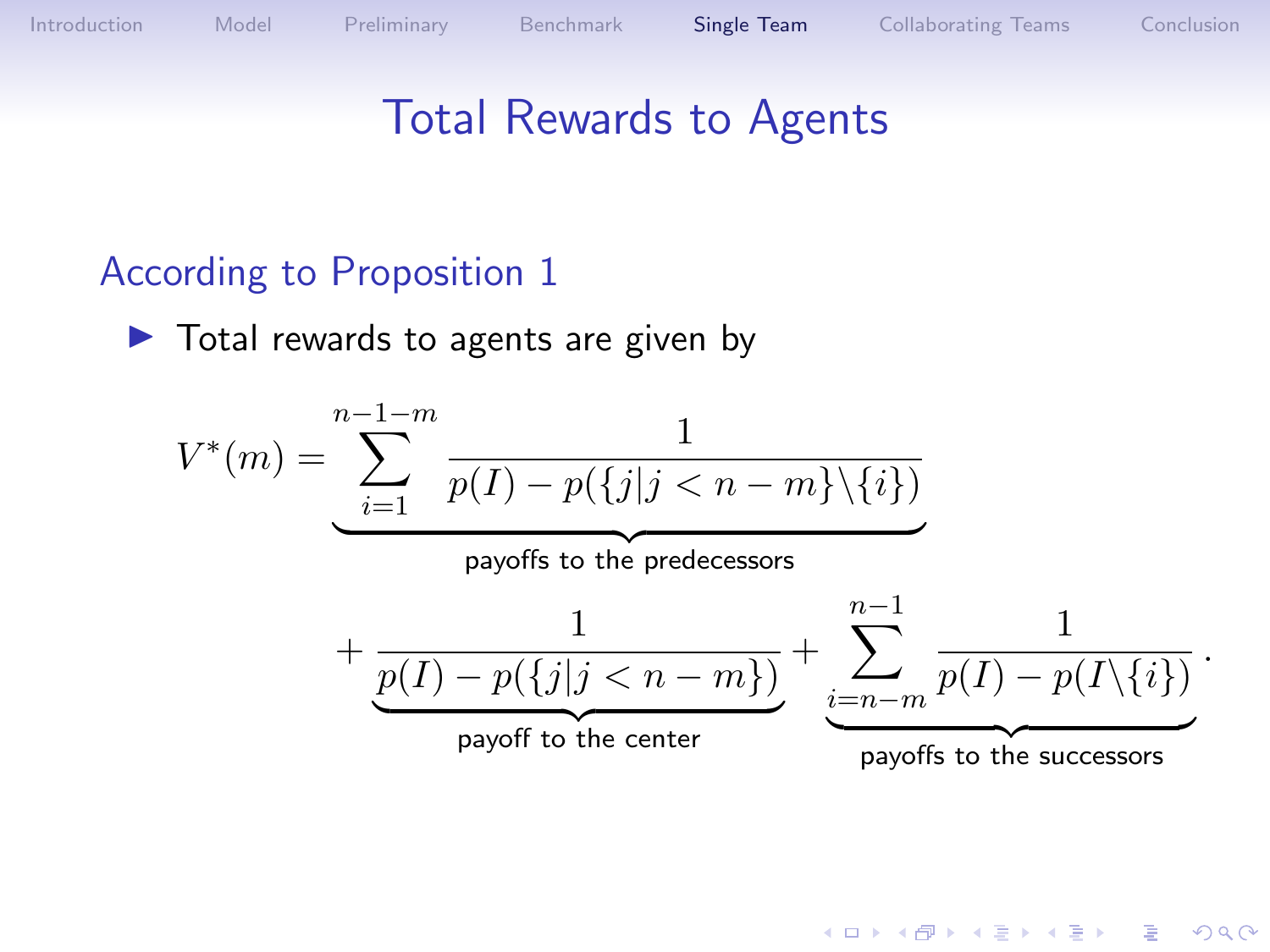# Effects of Increasing Center's Successors

#### Marginal benefit of increasing  $m$

 $\triangleright$  Reducing total rewards to center and his predecessors by

$$
MB(m) := \sum_{i=1}^{n-2-m} \left[ \frac{1}{p(I) - p(\{j | j < n - m\} \setminus \{i\})} - \frac{1}{p(I) - p(\{j | j < n - m - 1\} \setminus \{i\})} \right] + \frac{1}{p(I) - p(\{j | j < n - m\})}.
$$

#### Marginal cost of increasing  $m$

Increasing total rewards to center's successors by

$$
MC(m)\coloneqq\frac{1}{p(I)-p(I\backslash\{n-m-1\})}
$$

K ロ ▶ K 個 ▶ K 할 ▶ K 할 ▶ 이 할 → 이익 @

.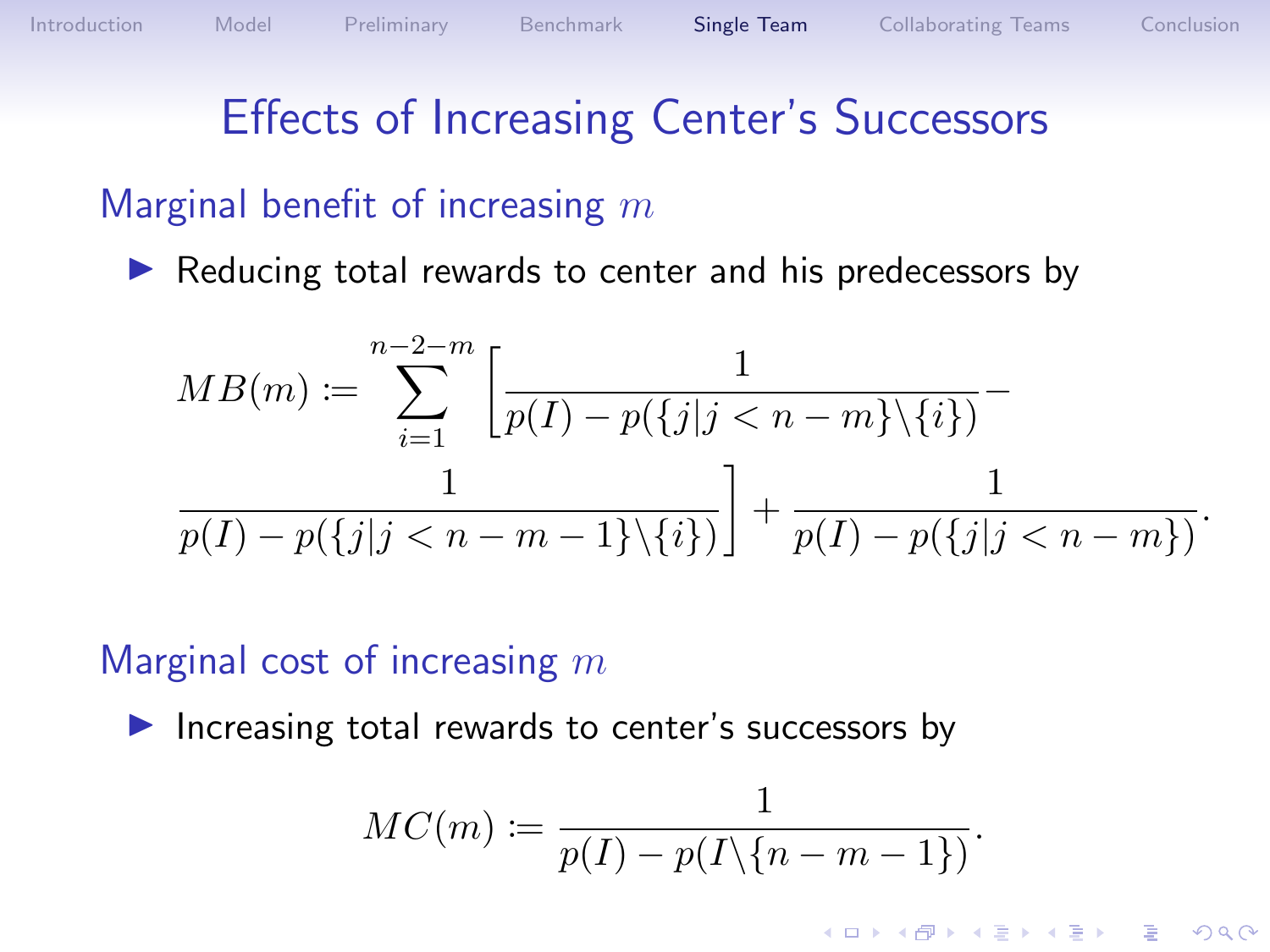## Optimal Sequence

#### Lemma 4.

 $MB(m)$  is decreasing in m, while  $MC(m)$  is nondecreasing in m.

#### Idea

- $\blacktriangleright$  Effectiveness of the transparency on incentives is diminishing.
- $\blacktriangleright$  Fewer actions are observable as center has more successors.
- $\blacktriangleright$  Each new successor is less important than the current ones.

### **Implications**

 $\blacktriangleright$  The optimal sequence is characterized by the integer

<span id="page-23-0"></span>
$$
m^* := \min\{m | MB(m) \le MC(m)\}.
$$
 (1)

 $\blacktriangleright$  The sub-sequence of predecessors (successors) doesn't matter.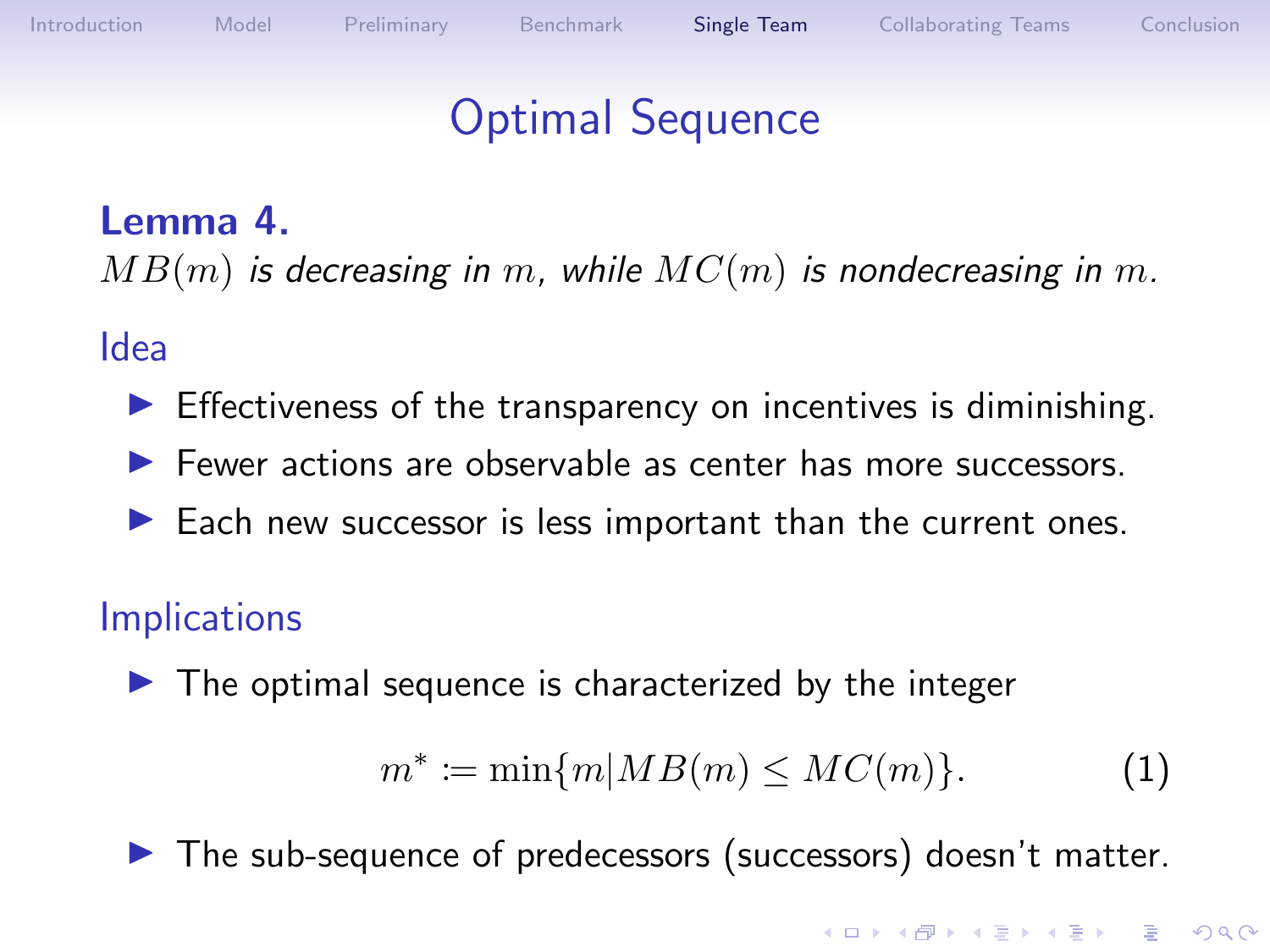## Optimal Mechanism for Star Networks

## Proposition 3.

If g is a star network, then under the optimal mechanism  $\{\pi^*, v^*\}$ :

- (i) The center has  $m^*$  successor(s), each of them is more important than the center's predecessors, where  $m^*$  is given by [\(1\)](#page-23-0) with  $0 \le m^* \le n-2$ ;
- (ii)  $v^*$  is given by Proposition [1](#page-11-0) accordingly.
- (iii) Moreover, if  $[p(I) p(I\setminus{n-1})] < \delta[p(I) p(I\setminus{n})]$  for some small  $\delta > 0$ , then  $m^* = 0$ , where agent  $n - 1$  is the most important peripheral agent and agent  $n$  is the center.
- A simple algorithm to search the optimum
	- Increase  $m$  from 0 in descending order of importance.
	- $\triangleright$  Continue this process until  $MB(m) \leq MC(m)$ .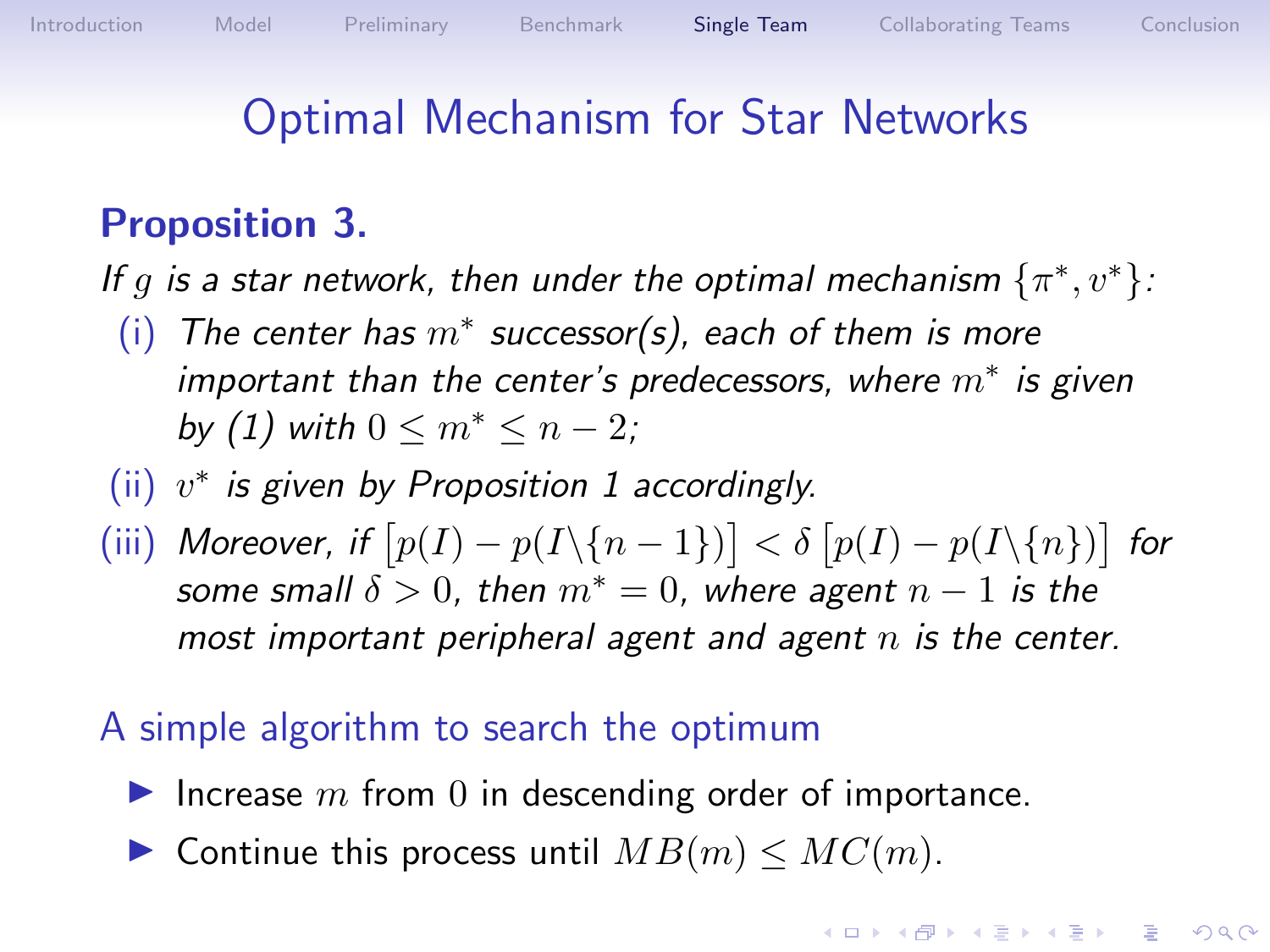# Comparative Statics: Importance of Individual Task

## Parametric setting (Winter 2006)

- In Let w be the number of agents who exert effort,  $w \leq n$ .
- **IF The probability of success is**  $p(w) = \alpha^{n-w}$ ,  $\alpha \in (0,1)$ .
- **I** Lower  $\alpha$  means the failure of individual task is more crucial.

## Corollary 3.

In the optimal sequence  $\pi^*$ , the number of the center's successors  $m^*(\alpha)$  is nondecreasing in  $\alpha$  for  $\alpha \in (0,1)$ .

#### Idea

- If each task is important, agents are more willing to work.
- $\blacktriangleright$  Implicit threat of shirking is not crucial in providing incentive.
- $\blacktriangleright$  Thus, marginal benefit of increasing m is relatively low.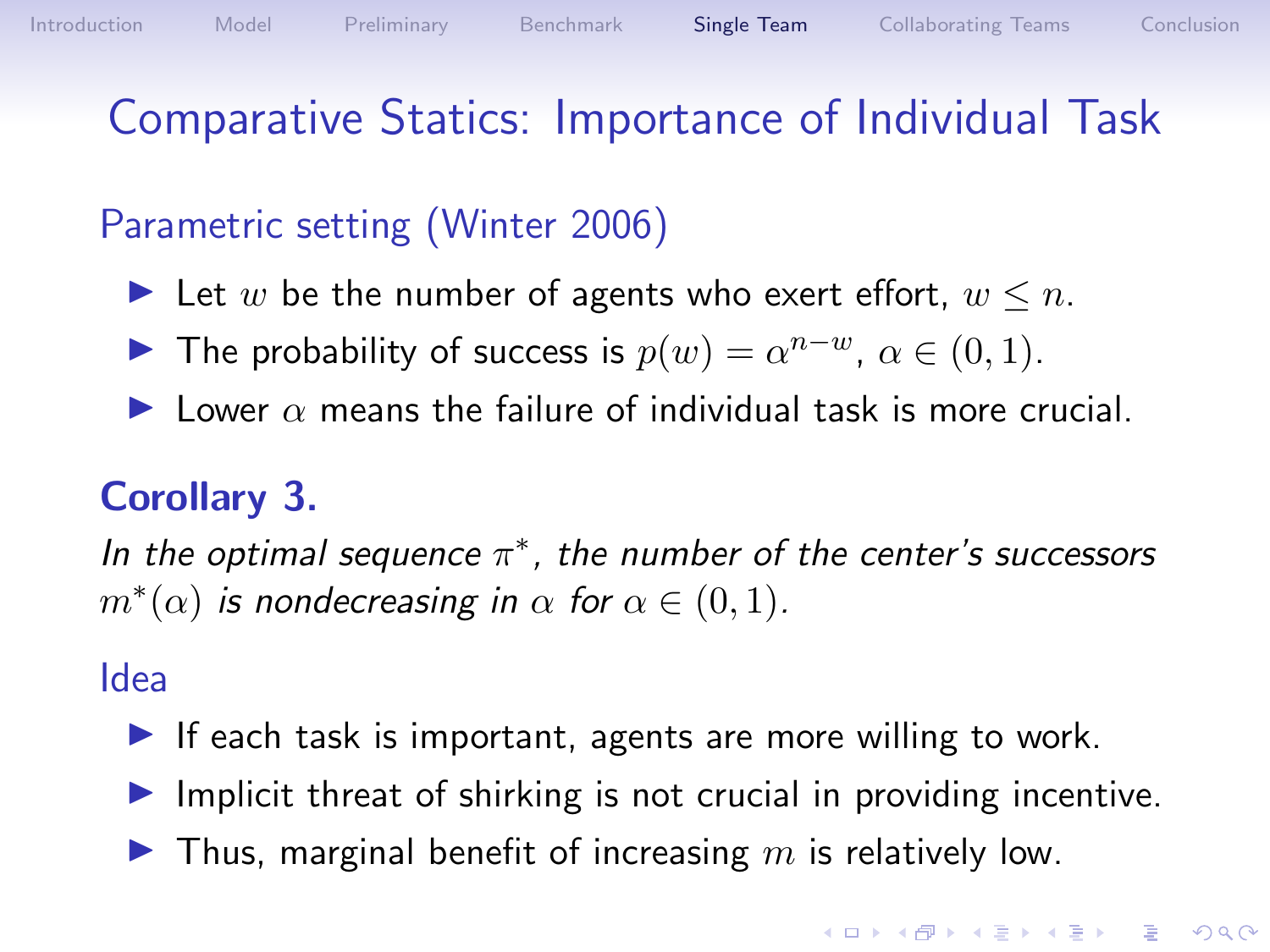<span id="page-26-0"></span>[Introduction](#page-1-0) [Model](#page-5-0) [Preliminary](#page-10-0) [Benchmark](#page-14-0) [Single Team](#page-18-0) [Collaborating Teams](#page-26-0) [Conclusion](#page-37-0)

## Multiple Collaborating Teams

K ロ ▶ K 레 ▶ K 코 ▶ K 코 ▶ 『코 │ ◆ 9 Q Q ↓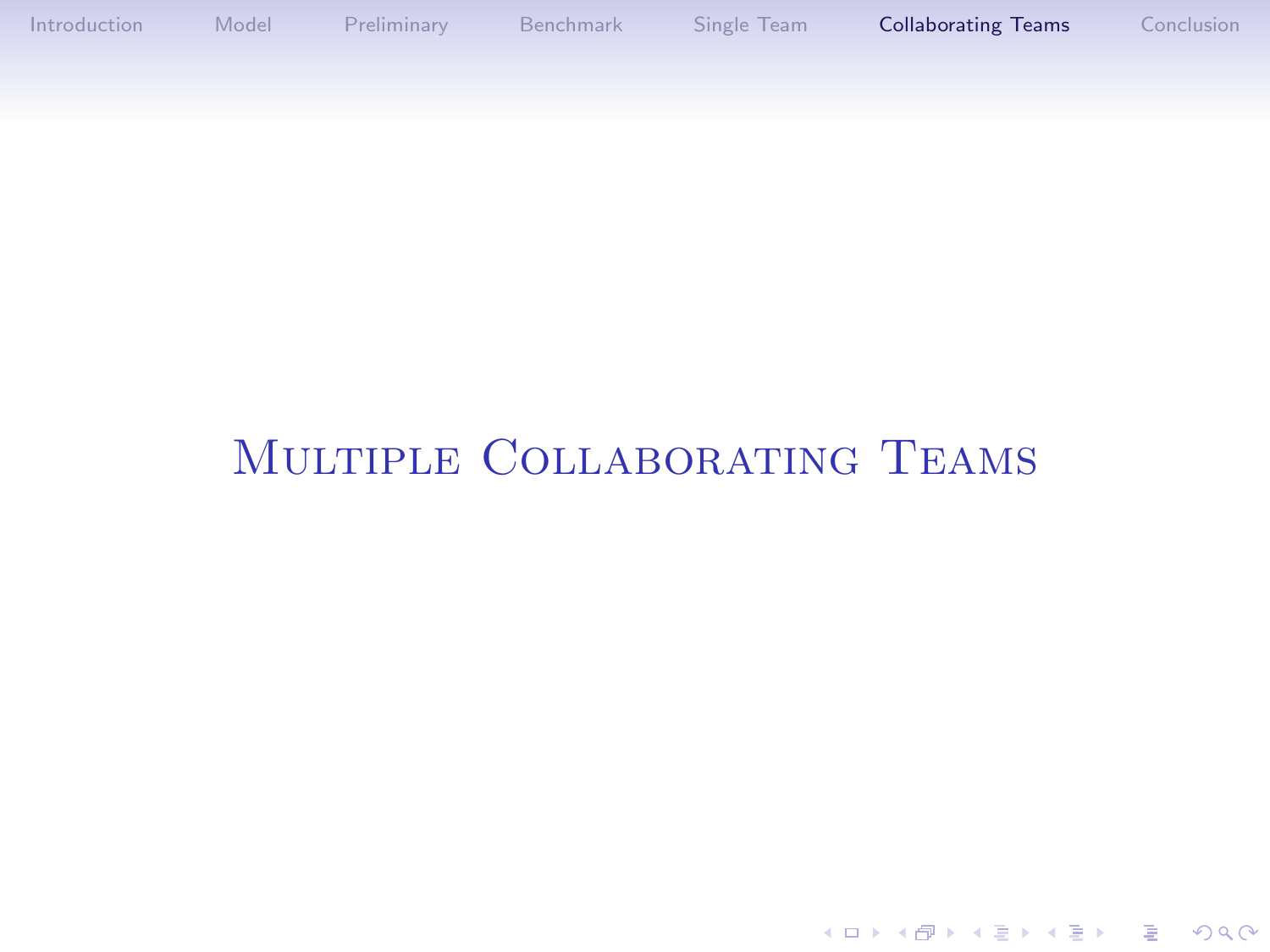**KORK EXTERNE PROVIDE** 

## Multi-Star Network

### Multi-star network

- $\blacktriangleright$  Multiple  $(t \geq 2)$  stars with centers completely interconnected
- $\blacktriangleright$  Examples: cross-laboratory research, modular design, etc.



A Multi-Star Network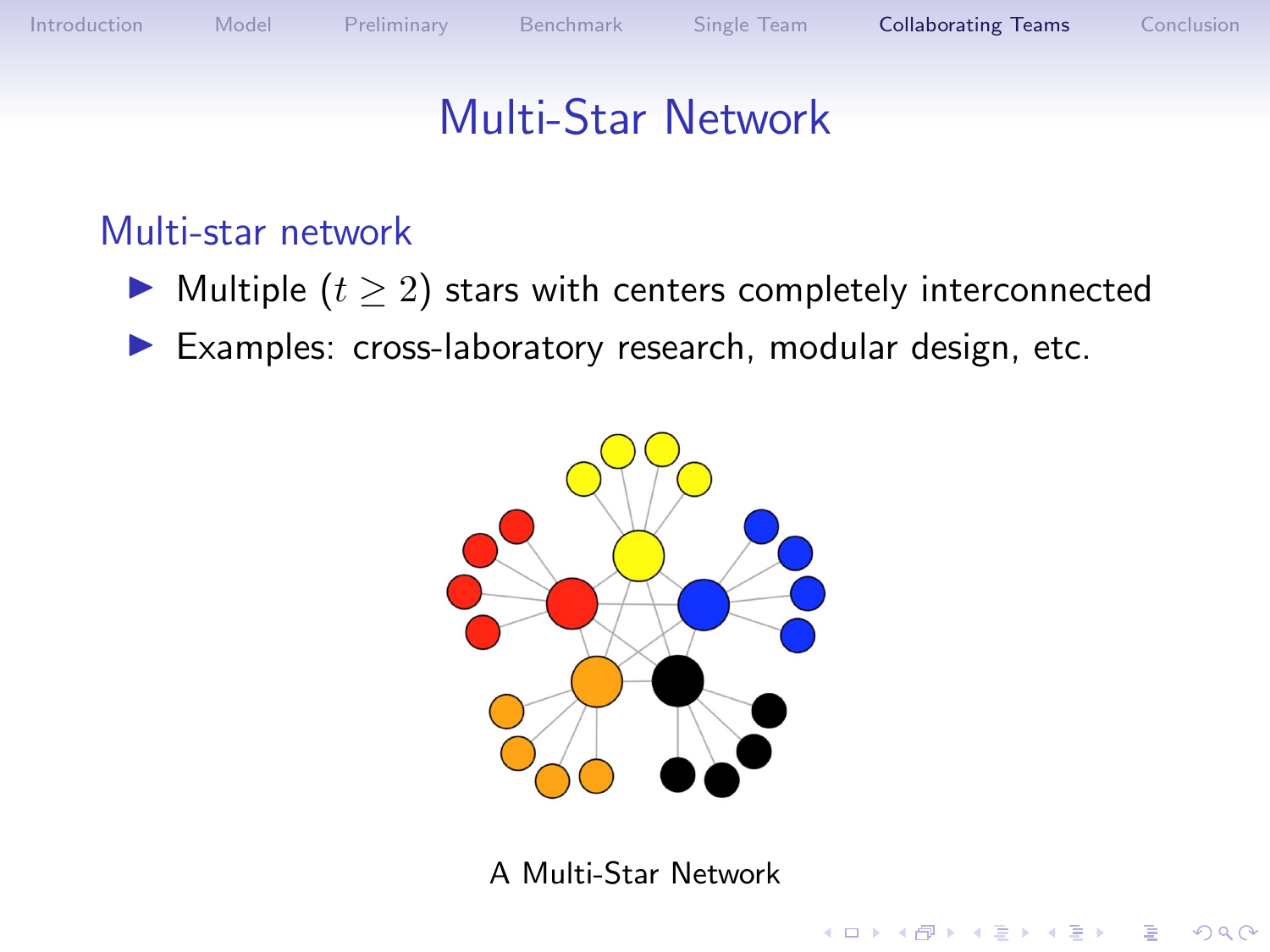# Work Sequence cross and within Stars

### Relative order of stars

- In Let  $\hat{n}_i \geq 3$  be the number of agents in star  $i, i \in \{1, \ldots, t\}$ .
- In Let  $c_i$  be the center of star i and  $C := \{c_i\}$  the set of centers.
- $\blacktriangleright$  Let  $\pi^C$  be the sub-sequence of centers confined to  $C$ .
- Elemma [1](#page-13-0) implies that  $\pi^C$  should be completely sequential.

#### Internal sequence of stars

- $\triangleright$  Call a peripheral agent moving before own center predecessor.
- $\triangleright$  Call a peripheral agent moving after own center successor.
- In Let  $m_i$  be the number of successors of star  $i, 0 \le m_i \le \hat{n}_i 1$ .

#### **KORKAR KERKER SAGA**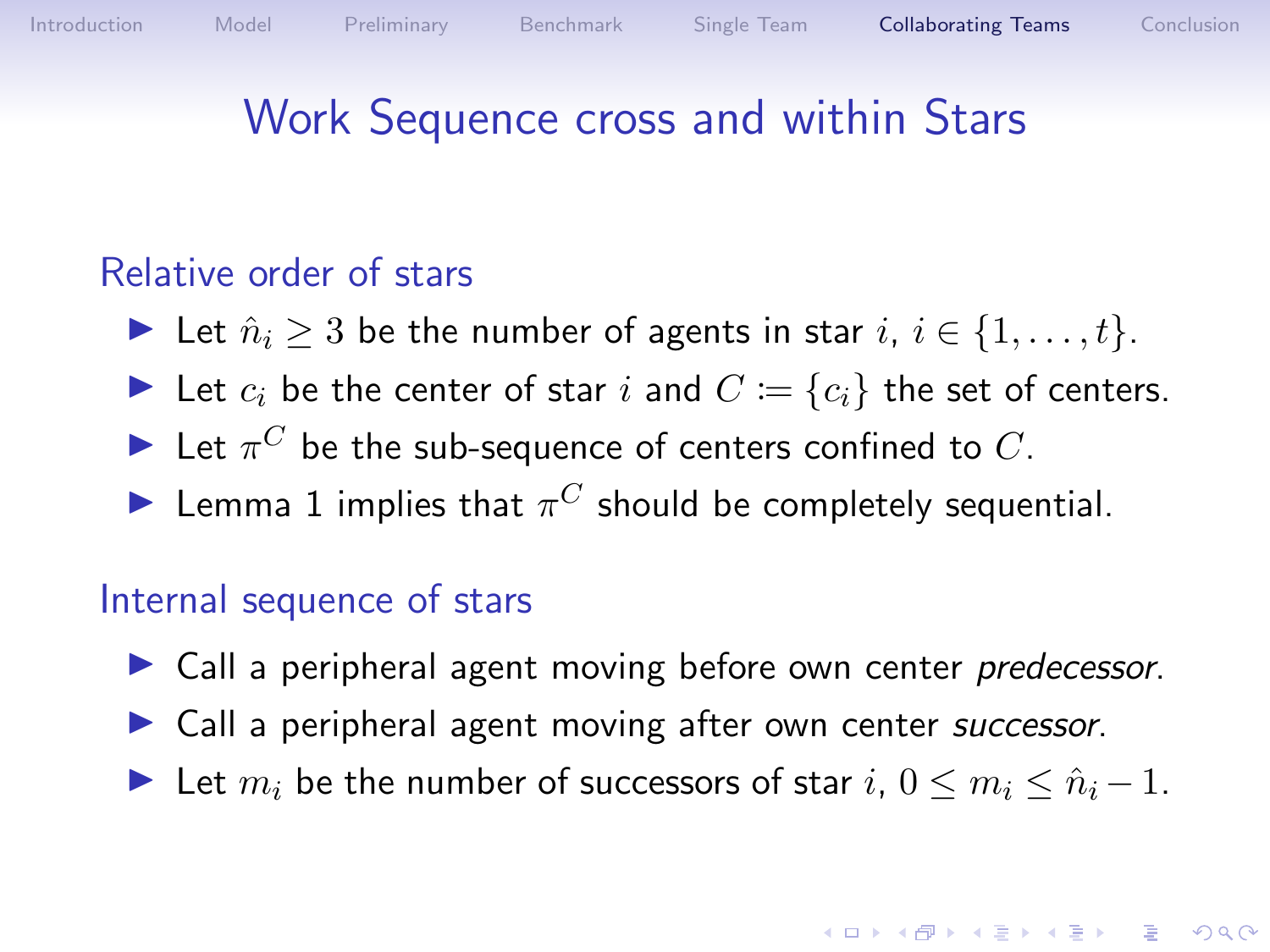## Homogeneous Agent Importance

 $\blacktriangleright$  First, suppose that all the agents are equally important.

### Marginal benefit of increasing  $m_i$

- Reducing the rewards to  $c_i$  and each agent j s.t.  $c_i \in M_i$ .
- $\blacktriangleright$  Marginal benefit of increasing  $m_i$  is higher if  $c_i$  moves later.

### Marginal cost of increasing  $m_i$

Increasing the total rewards to  $c_i$ 's successors by

$$
MC \equiv \frac{1}{p(n) - p(n-1)}.
$$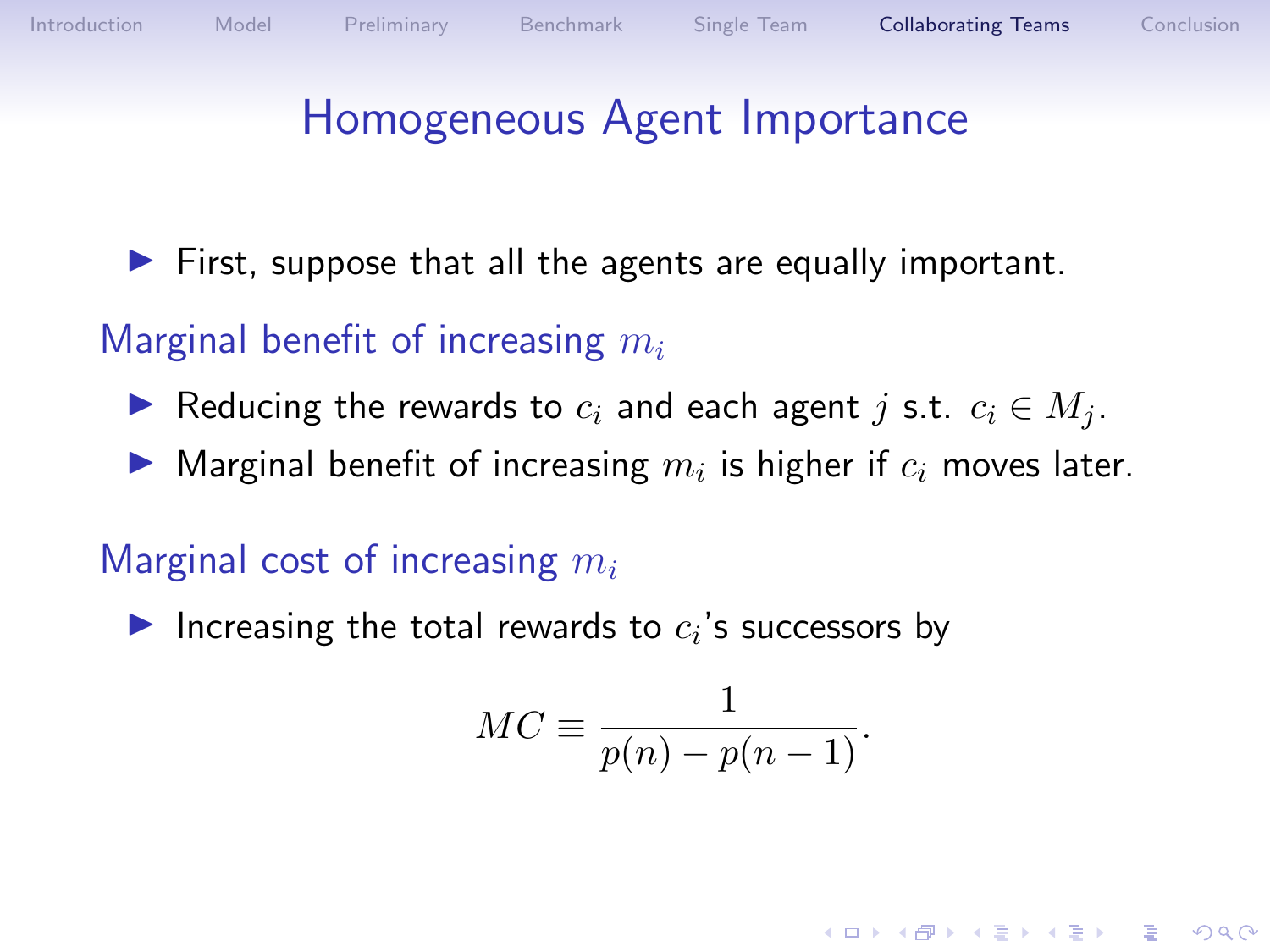## Optimal Sequence with Homogeneous Importance

#### Lemma 5.

Suppose in  $\pi^*$   $c_i$  moves before  $c_j$ , then (i) if  $m_i > 0$ , then  $m_j = \hat{n}_j - 1$ ; (ii) if  $m_j < \hat{n}_j - 1$ , then  $m_i = 0$ .

#### Proposition 4.

<span id="page-30-0"></span>The optimal sequence satisfies that for any two stars  $i$  and  $j$  such that i moves before j, (i) if  $m_i = m_j = 0$ , then  $\hat{n}_i \geq \hat{n}_j$ ; (ii) if  $m_i = \hat{n}_i - 1$ ,  $m_i = \hat{n}_i - 1$ , then  $\hat{n}_i \leq \hat{n}_i$ .

#### **Implications**

- $\triangleright$  The optimal sequence is "V-shaped" in terms of team size.
- $\blacktriangleright$  The centers serve as the internal information intermediaries.
- Proposition [4](#page-30-0) rules out most suboptima: only  $2^t$  out of  $t!$  left.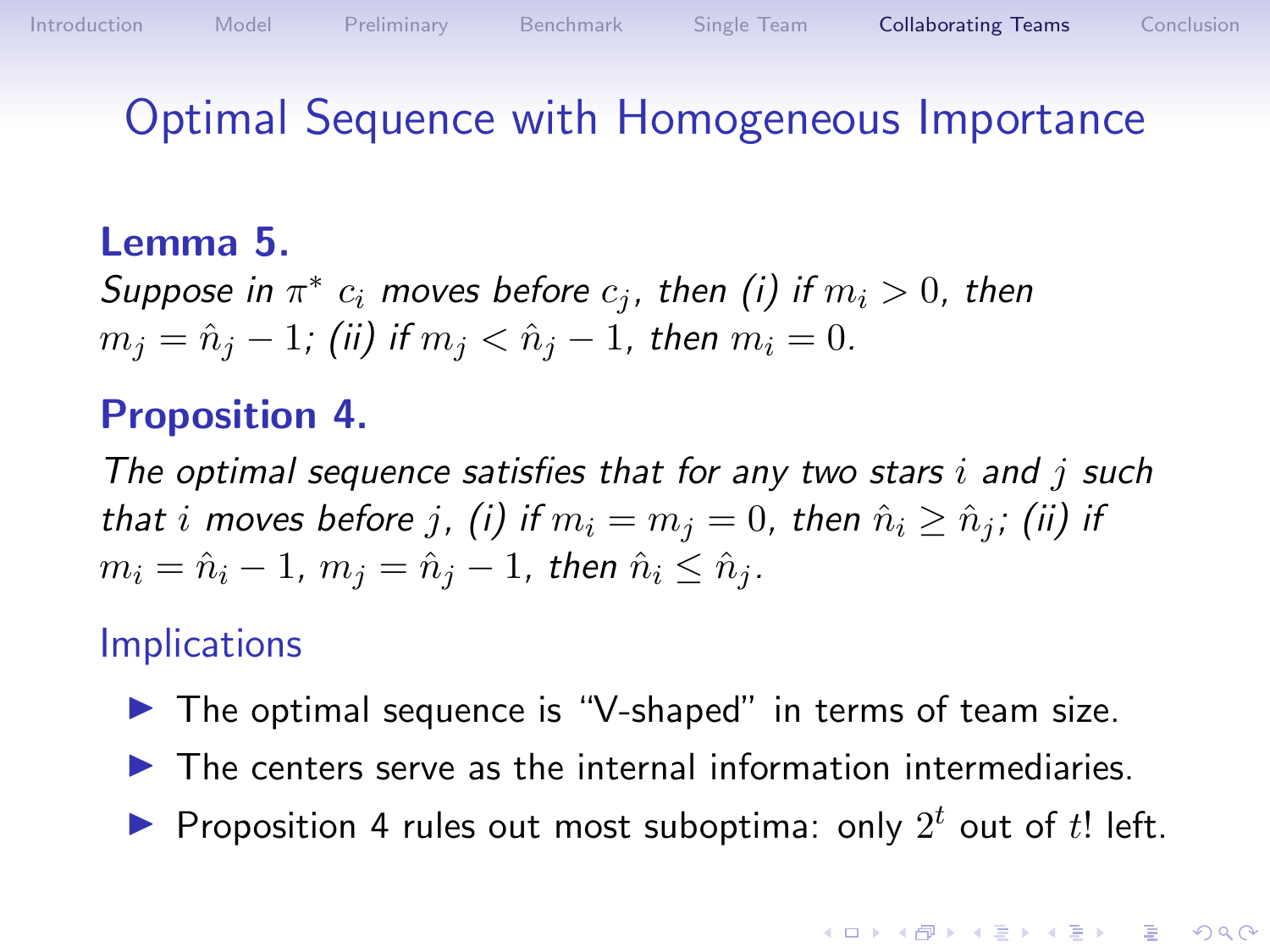# Simple Algorithm Given Optimal  $\pi^C$

### Corollary 4.

<span id="page-31-0"></span>Suppose the optimal sub-sequence  $\pi^C$  has been determined, then  $\pi^*$  can be fully characterized by the following algorithm:

- 1. Set each star i such that  $m_i = 0$ ,  $i \in \{1, \ldots, t\}$ ;
- 2. From the last star to the first star in  $\pi^C$ , increase  $m_i$  until

$$
MB\left(\sum m_i\right)\leq MC.
$$

Two-stage algorithm for small numbers of teams

- 1. For each undominated  $\pi^C$ , apply the algorithm in Corollary [4;](#page-31-0)
- 2. Compare the total rewards in step 1 and select the optimum.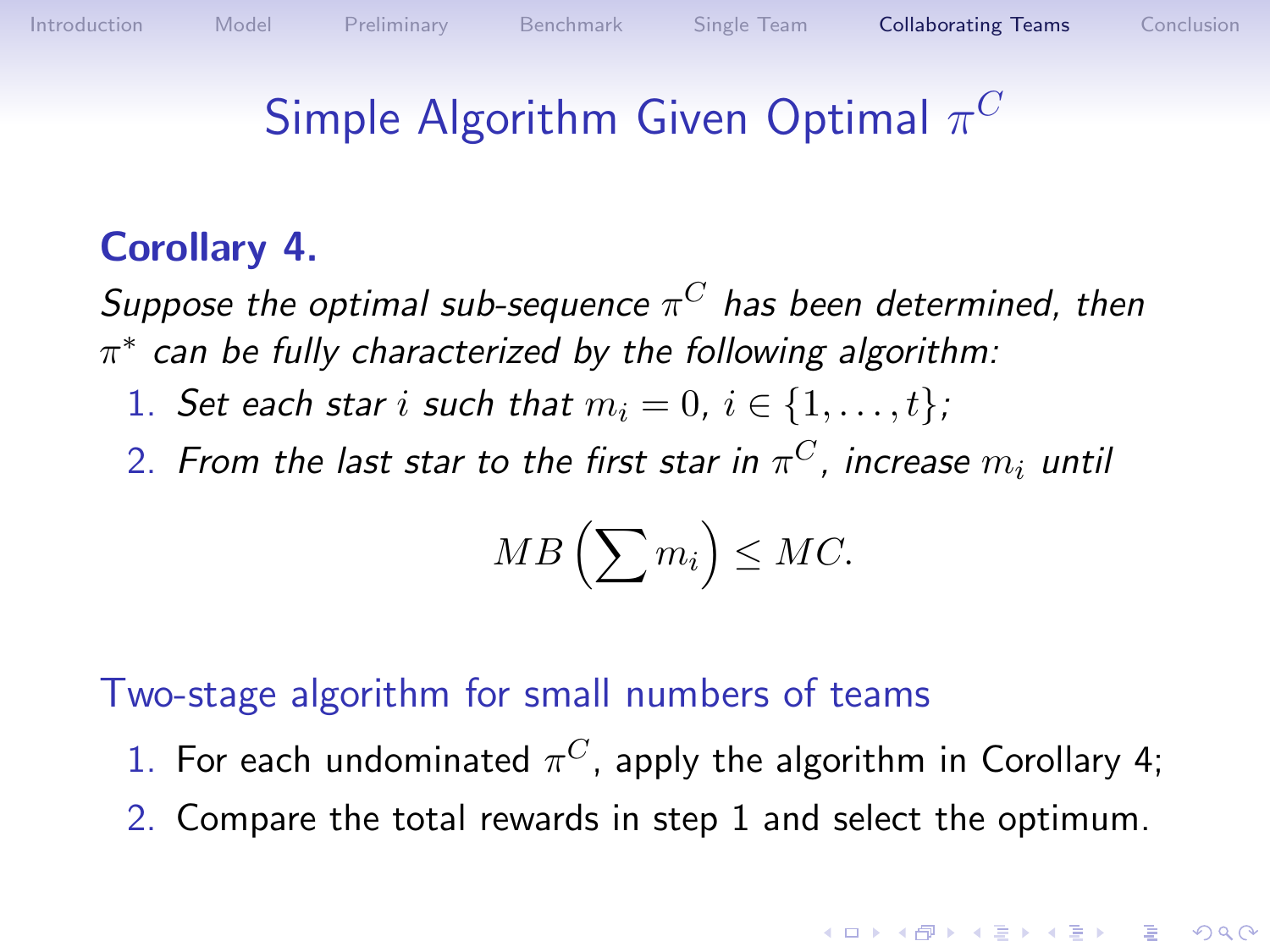# Bounds of the Total Number of Successors

## Proposition 5.

Suppose  $\pi^*$  contains totally  $\sum m^*_i$  successors. Then,

- 1. Align the stars in ascending order of  $\hat{n}_i$ ,  $i \in \{1, \ldots, t\}$ ;
- 2. Apply Corollary  $4$  to this  $\pi^C$ , and let  $\bar{m}$  be the associated total number of successors;
- $1'$  Align the stars in descending order of  $\hat{n}_i, \, i \in \{1, \ldots, t\}$ ;
- $2^\prime$  Apply Corollary  $4$  to this  $\pi^C$ , and let  $\underline{m}$  be the associated total number of successors.

It follows that  $\underline{m} \leq \sum m_i^* \leq \overline{m}$ .

#### Idea

- Increasing  $m_i$  is more profitable if actions are less transparent.
- $\blacktriangleright$  Least action transparency when  $\pi^C$  is in ascending order of  $\hat{n}_i$ .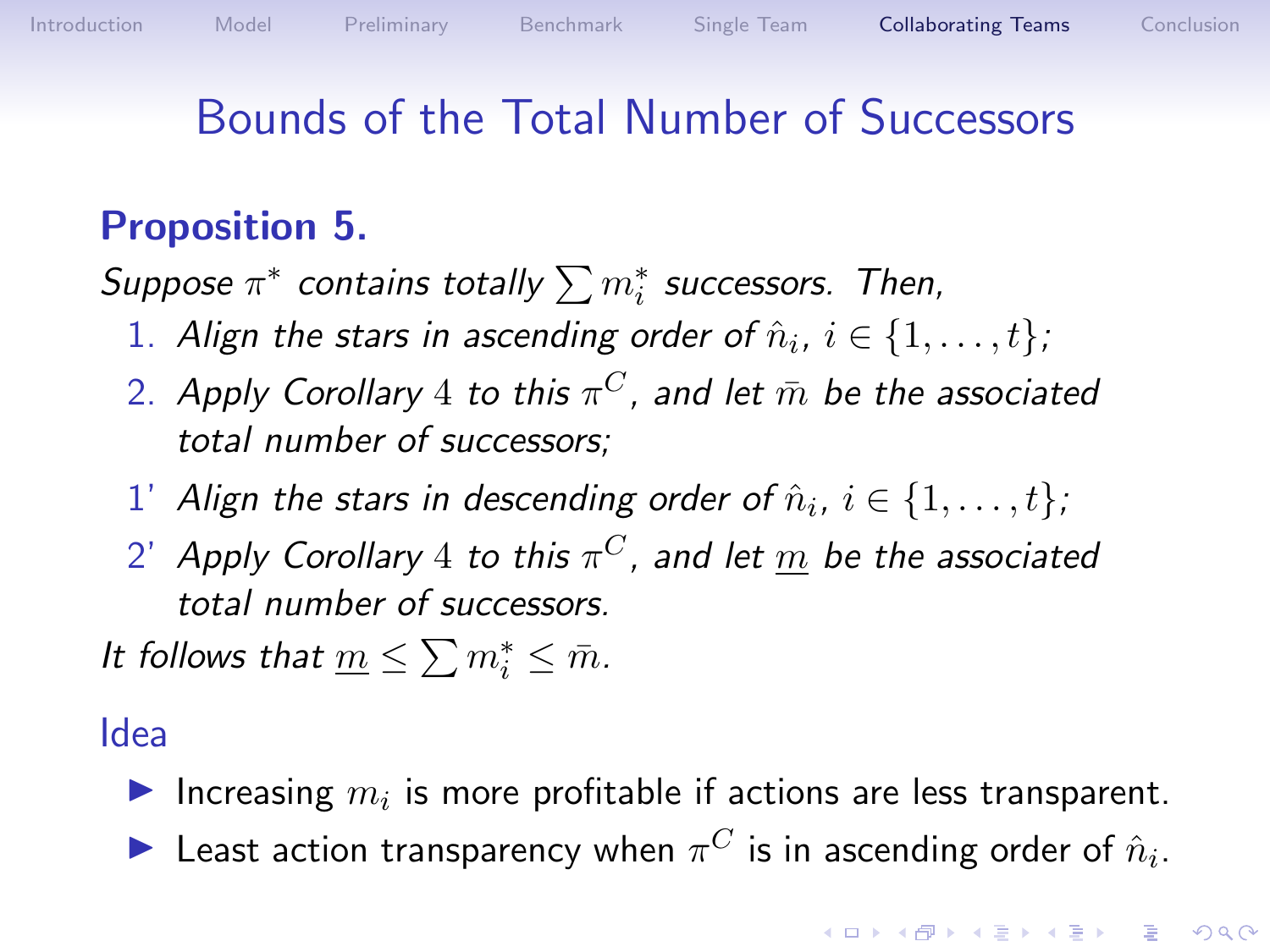## A Small Fraction of Agents are Monitors

### Assumption 1.

<span id="page-33-0"></span>For any positive integer  $m \leq n-1$ , we have

$$
\frac{1}{m}[p(n-1) - p(n-m-1)] \ge K[p(n) - p(n-1)]
$$

for some constant  $K > 0$ .

#### Proposition 6.

Given Assumption [1,](#page-33-0) the optimal sequence satisfies that  $\sum m_i^*$  is  $\frac{1}{2}$  oven Assumption 1, the optimal sequence said bounded above by some number of order  $\sqrt{n}$ .

#### Proof sketch

- ▶  $\sum m_i^*$  is smaller than  $m^*$  of a single star with the same size  $n$ .
- If  $m^*$  is bounded above by some number that is of order  $\sqrt{n}$ .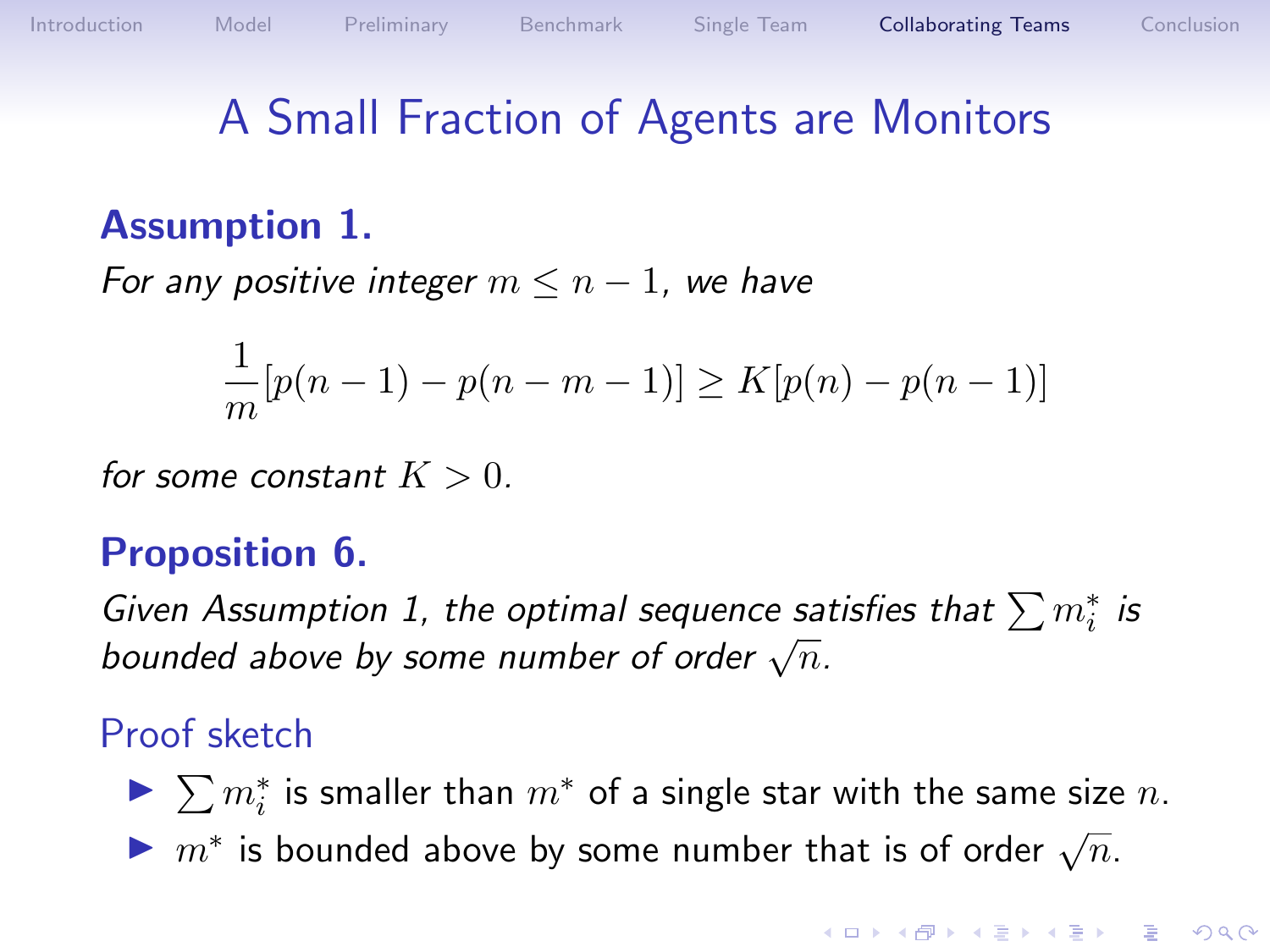# Homogeneous Team Size

▶ Now, suppose that every team has the same size  $\hat{n} \geq 3$ .

#### Relative importance of stars

- In Let  $r_i^k$  be the k-th important peripheral agent of star i.
- $\blacktriangleright$  For stars i and j, i is more important than j if
- 1.  $c_i$  is more important than  $c_j$ ;
- 2.  $r_i^k$  is more important than  $r_j^k$ , for all  $1\leq k\leq \hat{n}-1.$
- $\blacktriangleright$  Assume that the teams are totally ordered w.r.t. importance.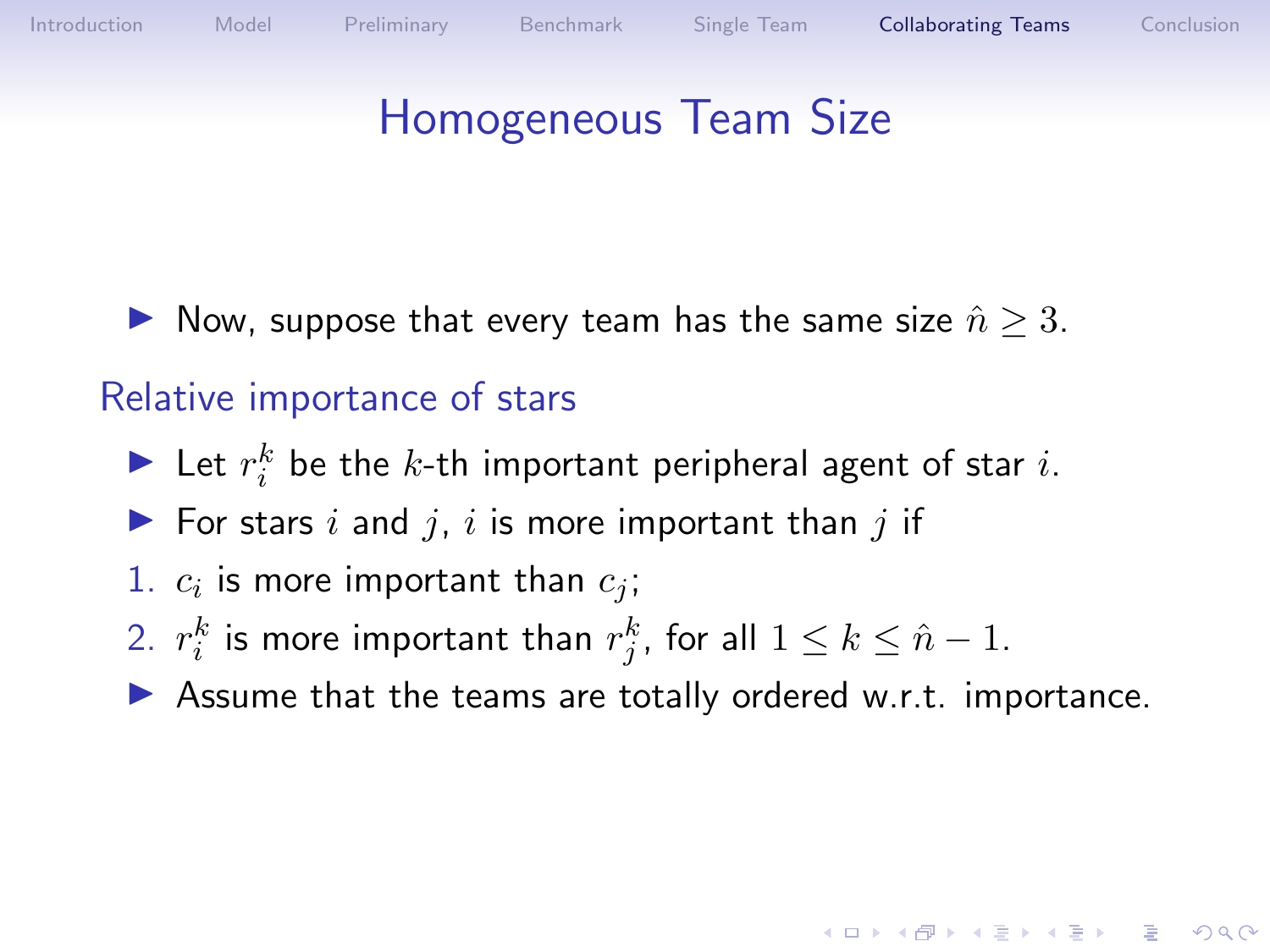# Optimal Sequence with Homogeneous Team Size

### Assumption 2.

<span id="page-35-0"></span>For any subsets of agents  $S$ ,  $S'$  and  $T$  such that  $S$  is more important than  $S'$  and  $T \cap (S \cup S') = \emptyset$ , we have

$$
p(S \cup T) - p(S) \ge p(S' \cup T) - p(S').
$$

### Proposition 7.

The optimal sequence  $\pi^*$  satisfies that

- $(i)$  In each star, successors are more important than predecessors;
- $(ii)$  Each successor in star i is more important than every predecessor in each star that moves after i.
- (iii) If Assumption [2](#page-35-0) holds, then the stars move in ascending order of importance; thus,  $m_i^*$  is nondecreasing along  $\pi^*$ .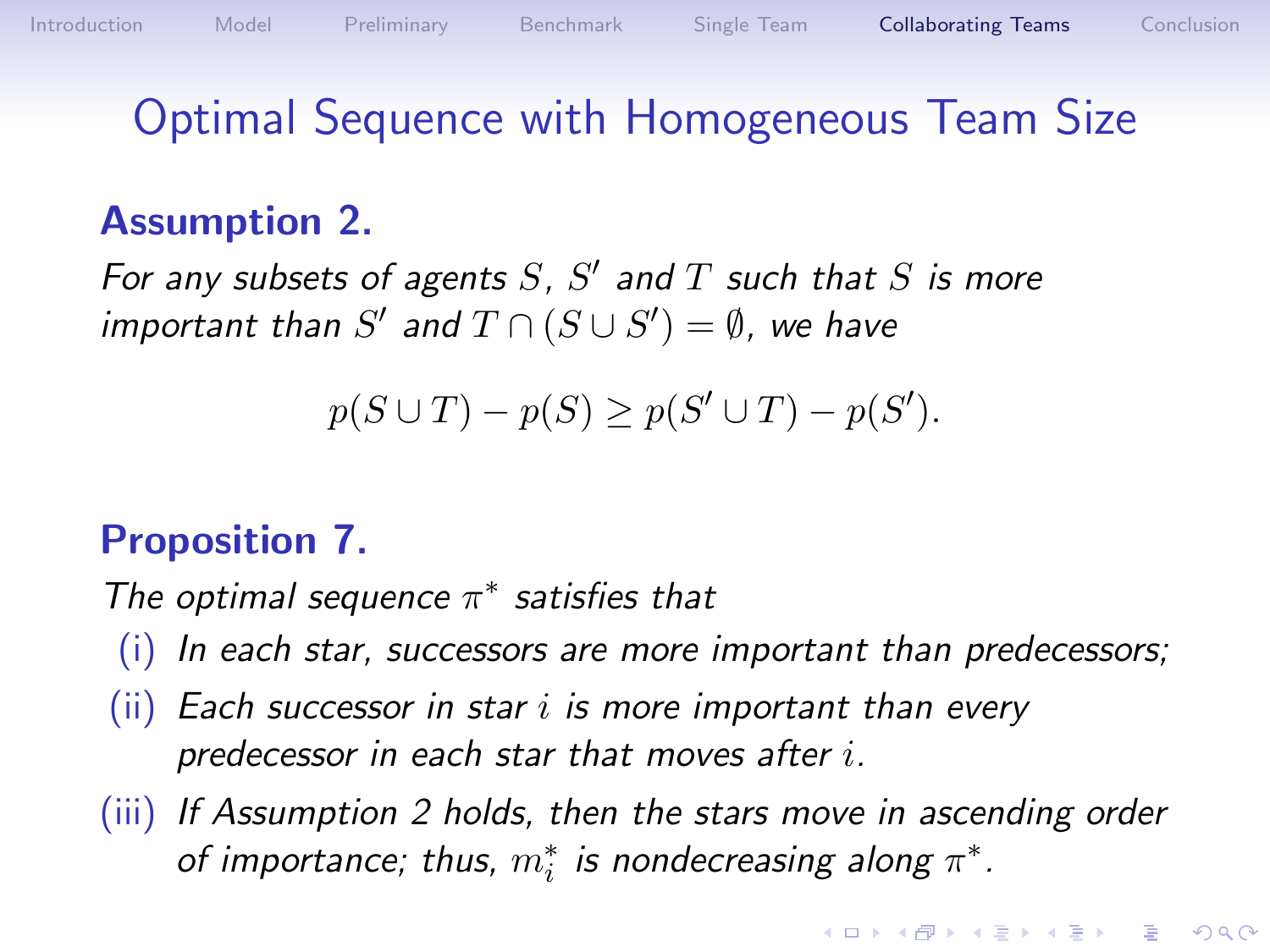## Simple Algorithm for Highly Differential Importance

### Corollary 5.

Given Assumption [2.](#page-35-0) Suppose for any two stars i and j such that  $i$ is more important than  $j$ ,  $r_i^{\hat{n}-1}$  is more important than  $r_j^1$ , then  $\pi^*$ can be fully characterized by the following algorithm:

- 1. Align the stars in ascending order of importance, and set each star i such that  $m_i = 0$ :
- 2. In the last star, make the most important peripheral agent a successor, then the second important peripheral agent, etc. When every peripheral agent becomes successor, move backward one star and continue this procedure;
- 3. Continue until the total rewards start to increase.